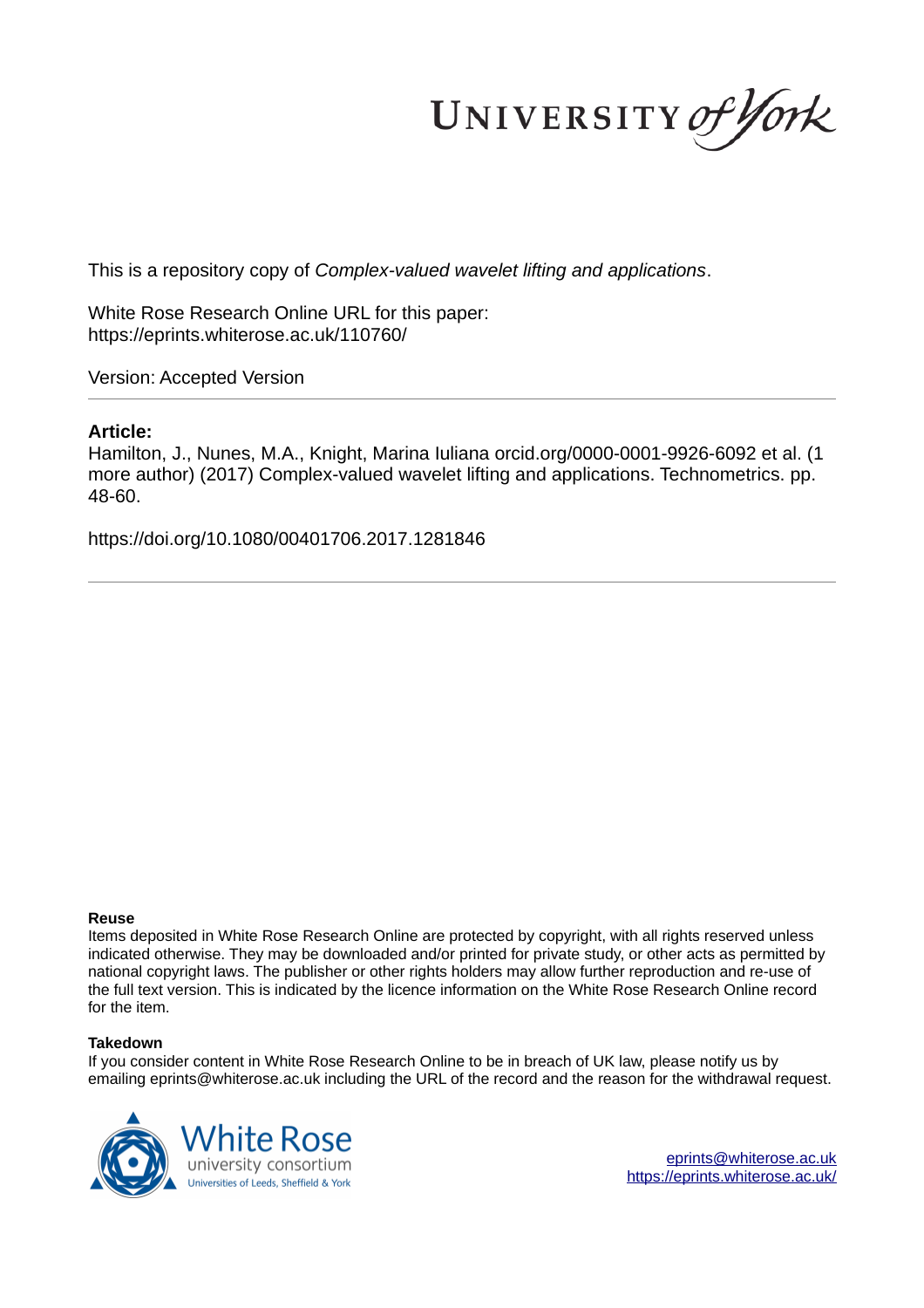# Complex-valued wavelet lifting and applications

Jean Hamilton HEDS, ScHARR, University of Sheffield Matthew A. Nunes<sup>\*</sup> Department of Mathematics and Statistics, Lancaster University Marina I. Knight Department of Mathematics, University of York and Piotr Fryzlewicz Department of Statistics, London School of Economics

December 20, 2016

#### Abstract

Signals with irregular sampling structures arise naturally in many fields. In applications such as spectral decomposition and nonparametric regression, classical methods often assume a regular sampling pattern, thus cannot be applied without prior data processing. This work proposes new complex-valued analysis techniques based on the wavelet lifting scheme that removes 'one coefficient at a time'. Our proposed lifting transform can be applied directly to irregularly sampled data and is able to adapt to the signal(s)' characteristics. As our new lifting scheme produces complex-valued wavelet coefficients, it provides an alternative to the Fourier transform for irregular designs, allowing phase or directional information to be represented. We discuss applications in bivariate time series analysis, where the complex-valued lifting construction allows for coherence and phase quantification. We also demonstrate the potential of this flexible methodology over real-valued analysis in the nonparametric regression context.

Keywords: lifting scheme; wavelets; nondecimated transform; (bivariate) time series; coherence and phase; nonparametric regression.

<sup>∗</sup>Corresponding author: m.nunes@lancaster.ac.uk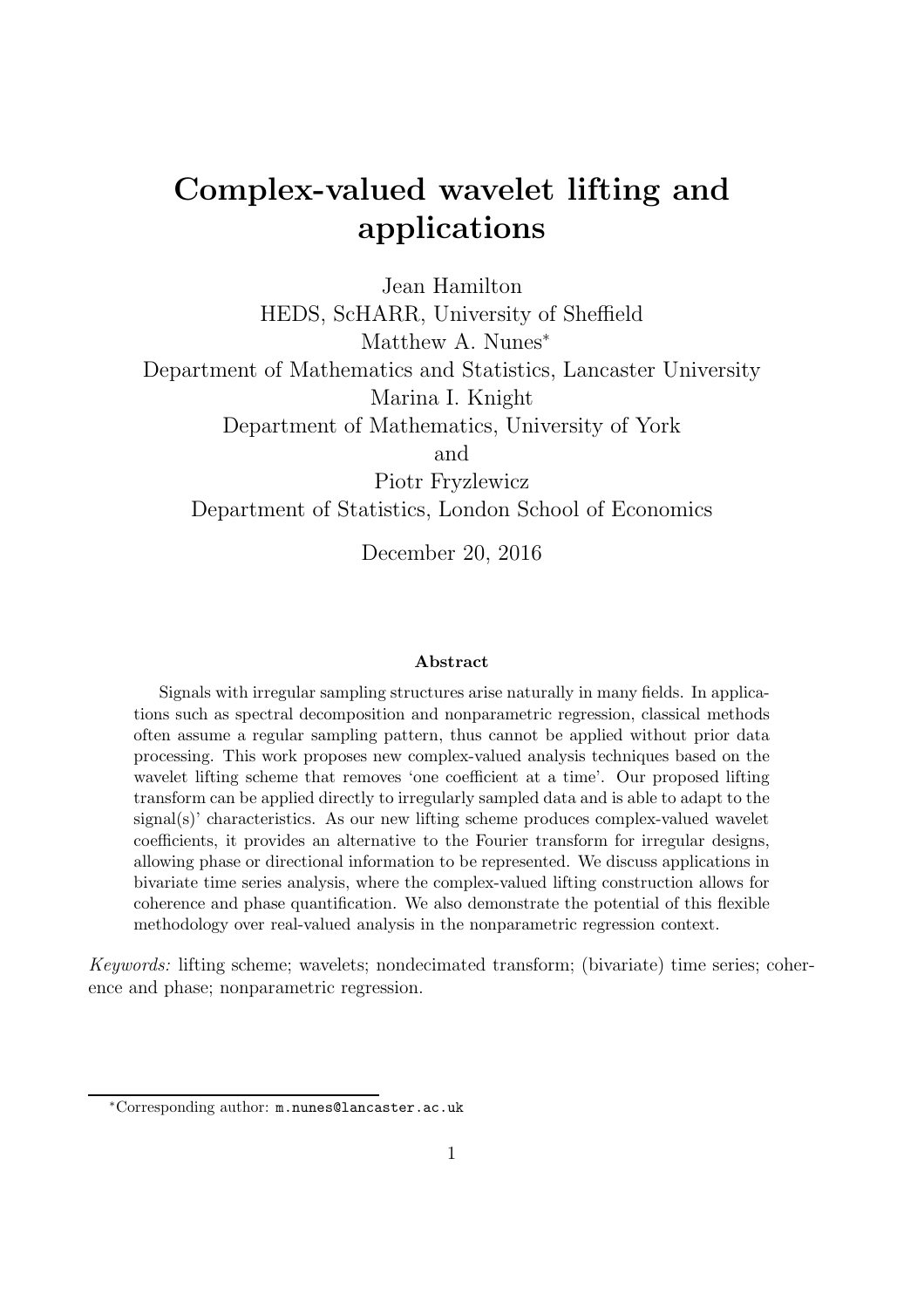# 1 Introduction

Since the early nineties, wavelets have become a popular tool for nonparametric regression, statistical image processing and time series analysis. In particular, due to their natural localisation, wavelets can provide sparse representations for certain functions that cannot be represented efficiently using Fourier sinusoids. Reviews of the use of wavelets in statistics include Nason (2008) and Abramovich et al. (2000).

Until recently, the majority of work in the statistical literature has been based on the discrete wavelet transform (DWT). However, classical wavelet methods suffer from some limitations; in particular, usage is restricted to data sampled at regular time or spatial locations, and a dyadic data dimension is often imposed. Wavelet lifting (Sweldens, 1996) can be used to overcome many of the shortcomings of the standard DWT. Specifically, wavelet functions obtained through the wavelet lifting scheme provide an extension of classical wavelet methods to more general settings, such as irregularly sampled data.

On the other hand, it is now well-established that complex-valued data analysis tools can extract useful information that is potentially missed when using traditional real-valued wavelet techniques, even for real-valued data, see for example Lina and Mayrand (1995); Fernandes et al. (2003); Selesnick et al. (2005). In particular, using complex-valued multiscale methods has been advantageous in a range of statistical applications such as nonparametric regression (Barber and Nason, 2004), image processing (Kingsbury, 1999; Portilla and Simoncelli, 2000) and time series analysis (Magarey and Kingsbury, 1998; Kingsbury, 2001).

Complex-valued multiscale techniques building upon the lifting scheme as introduced by Sweldens (1996) have been introduced in the literature by Abbas and Tran (2006), who briefly investigated their proposed technique in the image denoising context, and by Shui et al. (2003), who focused on the design of complex filters with desired band-pass properties.

This article introduces a new adaptive complex-valued wavelet lifting scheme built upon the lifting 'one coefficient at a time' (LOCAAT) framework of Jansen et al. (2001, 2009). A nondecimated variant of the proposed transform, which allows for an overcomplete representation of such data is also introduced. The added benefits of our methodology are: (i) flexibility – it can be applied to irregularly sampled grids of (possibly) non-dyadic length; (ii) information augmentation – through the *complex-valued* wavelet coefficients, the scheme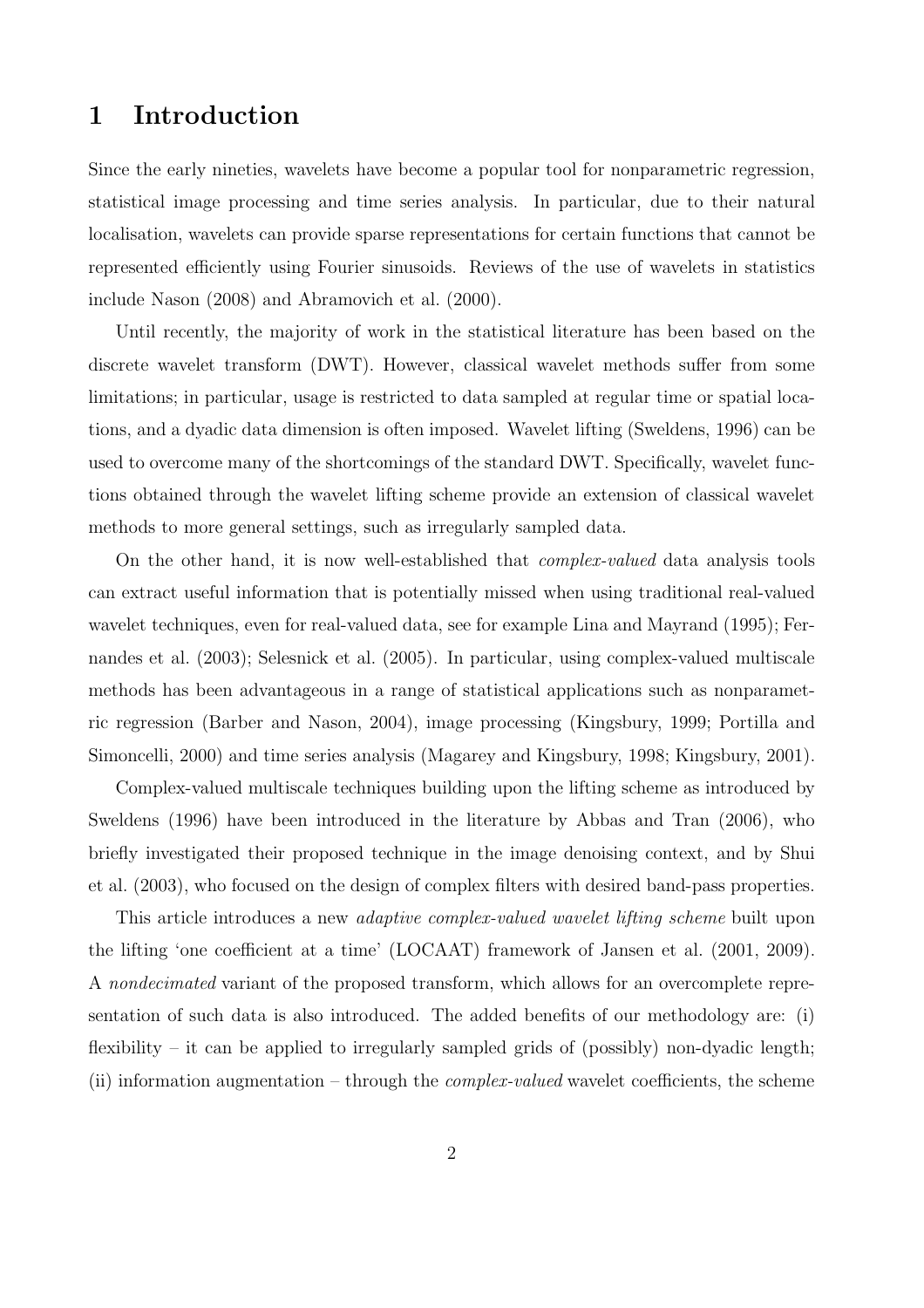exploits additional signal information not used by real-valued transforms; and (iii) applicability – it allows for the analysis of bivariate nonstationary signals with possibly different (irregular) sampling structures, previously not directly possible using methods currently in the literature.

We demonstrate the benefits of our new technique for spectral estimation of irregularly sampled time series, with a particular focus on coherence and phase quantification for irregularly sampled bivariate time series. In this context, the methodology can be viewed as a wavelet lifting analogue to the Fourier transform and can be used for the same purposes. The good performance of our method is also displayed in the nonparametric regression setting.

The paper is organised as follows. Section 2 introduces the new complex-valued lifting algorithm, including its overcomplete variant. Section 3 details the application of the complex-valued lifting algorithm to discover local frequency content of irregularly sampled uni- and bivariate time series. Section 4 tackles nonparametric regression for (real-valued) signals.

### 2 The complex-valued lifting scheme

The lifting scheme (Sweldens, 1996) was introduced as a flexible way of providing waveletlike transforms for *irregular* data. Lifting bases are naturally compactly supported, and via the recursive nature of the transform, one can build wavelets with desired properties, such as vanishing moments. In addition, lifting algorithms are known to be computationally faster than traditional wavelet transforms since they require fewer computations compared with classical transforms. For an overview of the lifting scheme, see Schröder and Sweldens (1996) or Jansen and Oonincx (2005).

In this section we introduce a *complex-valued* lifting scheme for analysing irregularly sampled signals. The proposed lifting scheme can be thought of as a wavelet lifting analogue to the Fourier transform. An irregularly sampled signal is decomposed into a set of complexvalued wavelet (or detail) coefficients, representing the variation in the data as a function of location and wavelet scale (comparable to Fourier frequency).

In a nutshell, the scheme can be conceptualised in two branches: one branch of the transform provides the real-valued part of the detail coefficient and the second branch represents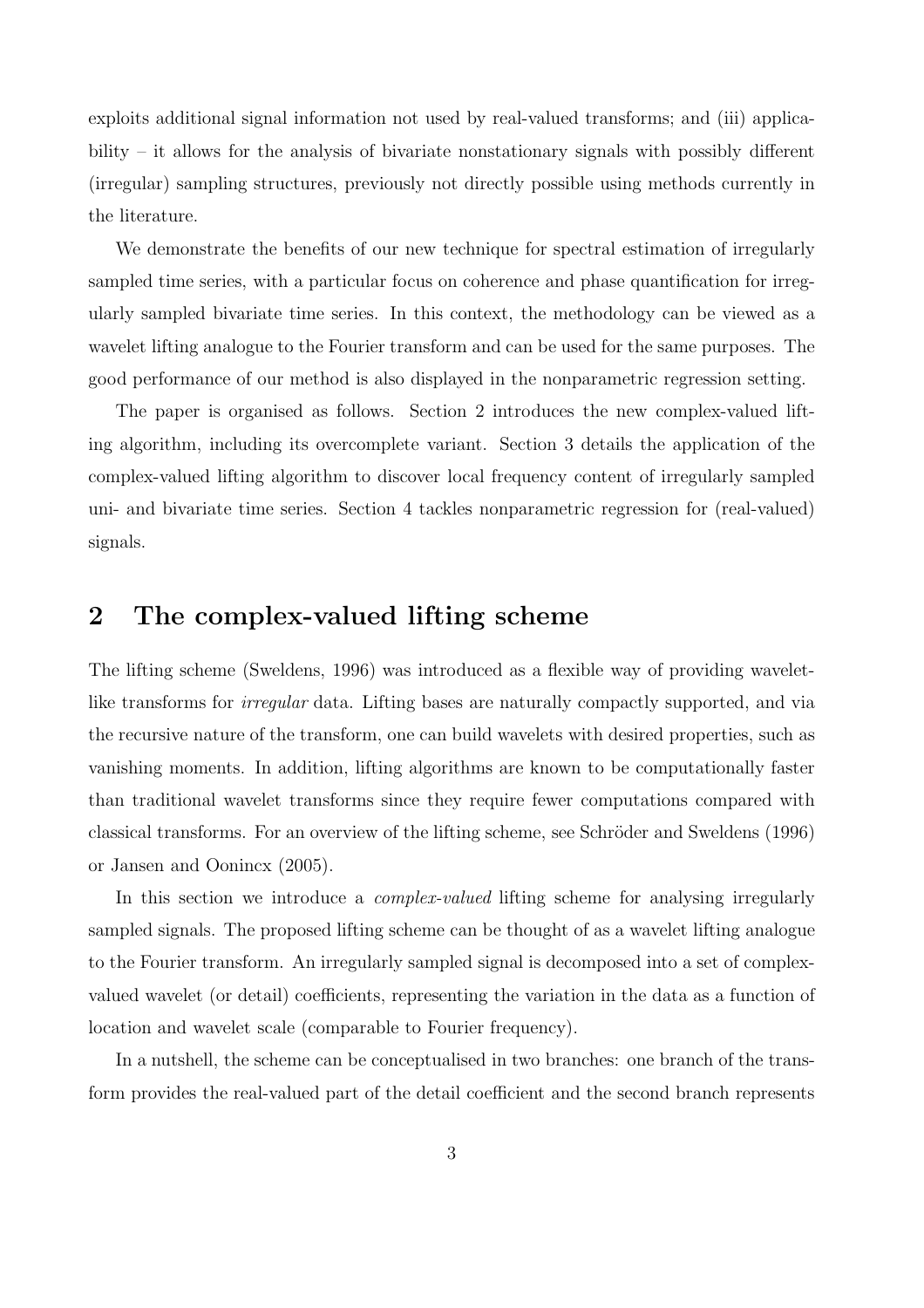the imaginary component. Hence by using two different (real-valued) lifting schemes, one obtains a complex-valued decomposition, akin to the dual-tree complex wavelet transform of Kingsbury (2001). However, our approach differs from that of Kingsbury (2001) in that it employs two lifting schemes linked through orthogonal prediction filters, rather than two separate DWTs. The new scheme is therefore able to extract information from signals via the two filters whilst also naturally coping with the irregularity of the observations. Our approach also differs fundamentally from the complex-valued lifting techniques currently in the literature (Abbas and Tran, 2006; Shui et al., 2003) through the particular filter construction we propose (Section 2.2) in conjunction with the lifting construction that removes 'one coefficient at a time' (Section 2.1). This allows us to embed adaptivity in our complexvalued multiscale setup, i.e. construct wavelet functions whose smoothness adjusts to the local properties of the signal.

In what follows we introduce the proposed scheme using an abstract choice of real and imaginary filters, and the subject of filter choice is deferred until Section 2.2, while an overcomplete version of the complex-valued lifting transform is introduced in Section 2.3.

### 2.1 The algorithm

Suppose a function  $f(\cdot)$  is observed at a set of *n irregularly* spaced locations,  $\underline{x} = (x_1, \ldots, x_n)$ . The proposed lifting scheme aims to decompose the data collected over the irregularly sampled grid,  $\{(x_i, f_i = f(x_i))\}_{i=1}^n$ , into a set of R smooth coefficients and  $(n-R)$  complex-valued detail coefficients, with R the desired resolution level. The quantity R is akin to the primary resolution level in classical wavelet transforms, see Hall and Patil (1996) for more details.

We propose to construct a new complex-valued transform that builds upon the LOCAAT paradigm of Jansen et al. (2001, 2009), shown to efficiently represent local signal features in the fields of nonparametric regression (Nunes et al., 2006; Knight and Nason, 2009) and spectral estimation (Knight et al., 2012). We shall therefore refer to our proposed algorithm under the acronym C-LOCAAT.

Similar to the real-valued LOCAAT algorithm, C-LOCAAT can be described by recursively applying three steps: *split, predict* and *update*, which we detail below. At the first stage (n) of the algorithm, the smooth coefficients are set as  $c_{n,k} = f_k$ , the set of indices of smooth coefficients is  $S_n = \{1, \ldots, n\}$  and the set of indices of detail coefficients is  $D_n = \emptyset$ .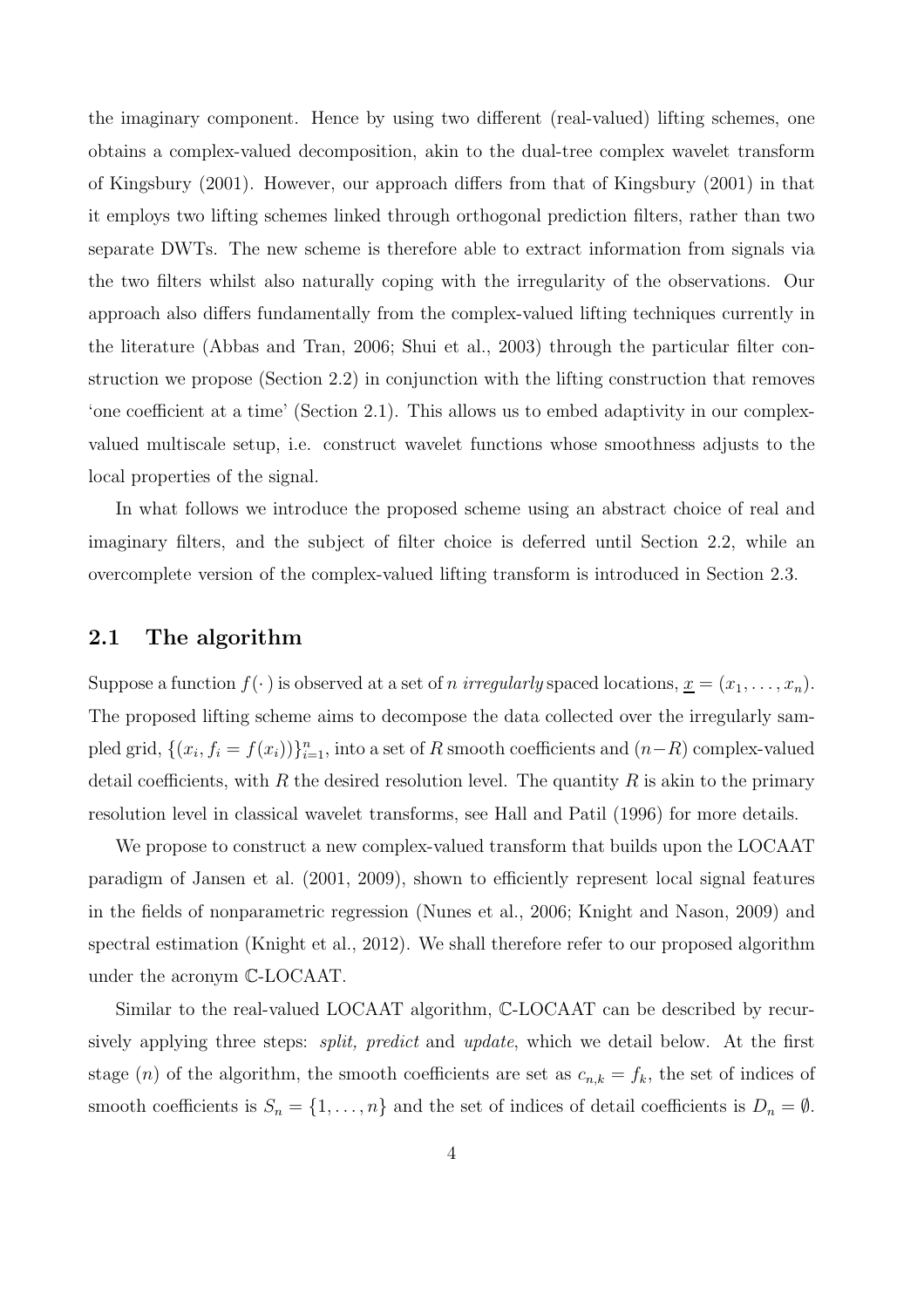The (irregular) sampling is described using the distance between neighbouring observations, and at stage *n* we define the *span* of  $x_k$  as  $s_{n,k} = \frac{x_{k+1}-x_{k-1}}{2}$ . The sampling irregularity is intrinsically linked to the notion of wavelet scale, which in this context becomes continuous, as opposed to dyadic in the classical wavelet settings; this results in each coefficient having an associated scale across a continuum. This aspect will be discussed in detail following the introduction of the C-LOCAAT algorithm.

In the *split* step, a point  $j_n$  to be lifted is chosen. Typically, points from the densest sampled regions are removed first, but other predefined removal choices are also possible (see Section 2.3). We shall often refer to the removal order as a trajectory.

In the *predict* step the set of neighbours  $(J_n)$  of the point  $j_n$  are identified and used to estimate the value of the function at the selected point  $j_n$ . In contrast to real-valued LOCAAT algorithms, this is achieved using two prediction schemes, each defined by its respective filters, L and M. The filter L corresponds to estimation via regression over the neighbourhood, as is usual in LOCAAT. In order to extract further information from the signal, our proposal is to construct the second filter  $(M)$  orthogonal on  $L$ , to ensure that it exploits further local signal information to the filter L. Section 2.2 discusses this in detail.

The prediction residuals from using the two filters are given by

$$
\lambda_{j_n} = l_{j_n}^n c_{n,j_n} - \sum_{i \in J_n} l_i^n c_{n,i}, \tag{1}
$$

$$
\mu_{j_n} = m_{j_n}^n c_{n,j_n} - \sum_{i \in J_n} m_i^n c_{n,i}, \qquad (2)
$$

where  $\{l_i^n\}_{i\in J_n\cup\{j_n\}}$  and  $\{m_i^n\}_{i\in J_n\cup\{j_n\}}$  are the prediction weights associated with **L** and **M**.

The complex-valued detail (wavelet) coefficient we propose is obtained by combining the two prediction residuals

$$
d_{j_n} = \lambda_{j_n} + \mathrm{i}\,\mu_{j_n}.\tag{3}
$$

In the update step, the smooth coefficients  $\{c_{n,i}\}_{i\in J_n}$  and spans of the neighbours  $\{s_{n,i}\}_{i\in J_n}$ are updated according to filter L:

$$
c_{n-1,i} = c_{n,i} + b_i^n \lambda_{j_n},
$$
  
\n
$$
s_{n-1,i} = s_{n,i} + l_i^n s_{n,j_n} \qquad \forall i \in J_n,
$$
\n(4)

where  $b_i^n$  are update weights. In practice, the update weights are chosen such that the mean of the series is preserved throughout the transform, thus preserving the characteristics of the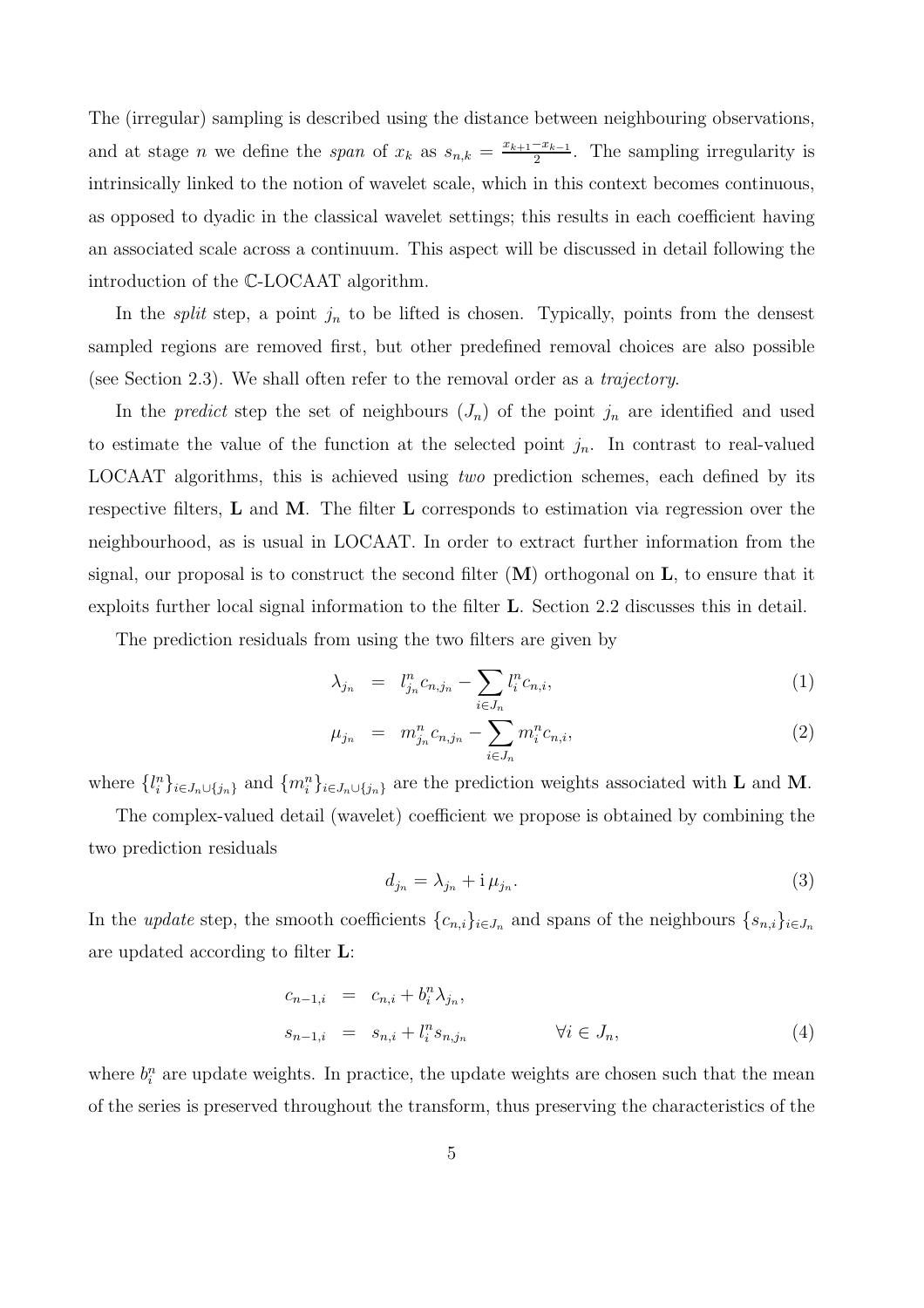original series (Jansen et al., 2009). One such choice is to set  $b_i^n = (s_{n,j_n} s_{n-1,i})/(\sum_{i \in J_n} s_{n-1,i}^2)$ . The neighbours' spans update accounts for the modification to the sampling grid induced by removing one of the observations. Updating according to the L filter only ensures that there is a unique coarsening of the signal for both the real and imaginary parts of the transform.

The observation  $j_n$  is then removed from the set of smooth coefficients, hence after the first algorithm iteration, the index set of smooth and detail coefficients are  $S_{n-1} = S_n \setminus \{j_n\}$ and  $D_{n-1} = \{j_n\}$  respectively. The algorithm is then iterated until the desired primary resolution level  $R$  has been achieved. In practice, the choice of the primary level  $R$  in LOCAAT lifting schemes is not crucial provided it is sufficiently low (Jansen et al., 2009), with  $R = 2$  recommended by Nunes et al. (2006).

After observations  $j_n, j_{n-1}, \ldots, j_{R+1}$  have been removed, the function can be represented as a set of R smooth coefficients,  $\{c_{r-1,i}\}_{i\in S_R}$ , and  $(n-R)$  detail coefficients,  $\{d_k\}_{k\in D_R}$   $(D_R =$  ${j_n, ..., j_{R+1}}$ ). As in classical wavelet decompositions, the detail coefficients represent the high frequency components of  $f(\cdot)$ , whilst the smooth coefficients capture the low frequency content in the data.

The lifting scheme can be easily inverted by recursively 'undoing' the update, predict and split steps described above for the first filter. Specifically, the update step is first inverted:  $c_{n,i} = c_{n-1,i} - b_i^n \lambda_{j_n}, \ \forall i \in J_n$ , then the predict step is inverted by

$$
c_{n,j_n} = \frac{\lambda_{j_n} - \sum_{i \in J_n} l_i^n c_{n,i}}{l_{j_n}^n} \quad \text{or} \quad (5)
$$

$$
c_{n,j_n} = \frac{\mu_{j_n} - \sum_{i \in J_n} m_i^n c_{n,i}}{m_{j_n}^n}.
$$
\n(6)

Undoing either predict (5) or (6) step is sufficient for inversion. As for real-valued lifting, inversion can also be performed via matrix calculations due to the transform linearity. However, using  $(5)$  for inversion is generally computationally faster, especially for large n.

Wavelet lifting scales. The notion of wavelet scale in this context becomes continuous and is intrinsically linked to the data sampling structure and trajectory (removal order) choice. Denote the lifting analogue of the classical wavelet scale for a detail coefficient  $d_{j_k}$ by  $\alpha_{j_k} = \log_2(s_{k,j_k})$ , with low  $\alpha$ -values corresponding to fine scales. In order to give lifting scales a similar interpretation to the classical notion of dyadic wavelet scale, we group wavelet functions of similar  $\alpha$ -scales into discrete artificial levels  $\{\ell_i\}_{i=1}^{J^*}$ , as proposed by Jansen et al.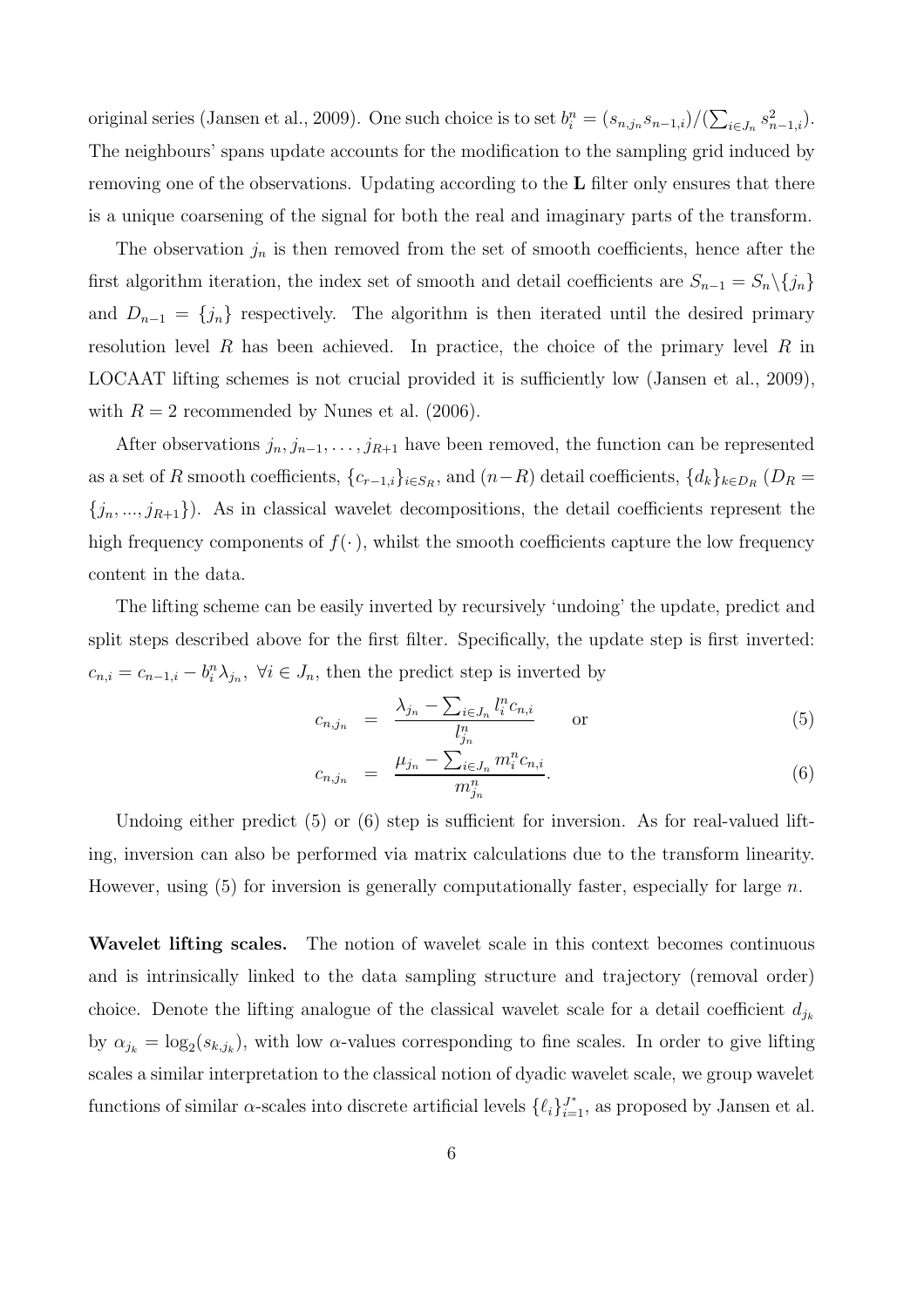$(2009)$ , for a chosen  $J^*$ . The further use of artificial scales is discussed in Sections 2.3 and 3 (under the spectral estimation context) and in Appendix B (under the nonparametric regression context). Note that the usage of the same lifting trajectory for the two lifting branches (coupled with the one filter update) ensures that our proposed lifting transform generates a common scale for both real and imaginary parts. In other words, at each stage of the algorithm there is just one set of smooth coefficients associated to a unique set of scales.



Figure 1: The complex-valued lifting scheme (C-LOCAAT). Solid lines correspond to the steps of the standard LOCAAT lifting scheme whereas dotted lines indicate the extra prediction step required for the complex-valued scheme. After  $(n-R)$  applications, the function can be represented as a set of R smooth coefficients  $\{c_{r-1,i}\}_{i\in S_{n-R}}$  and  $(n-R)$  detail coefficients  $\{\lambda_{j_k} + i\mu_{j_k}\}_{k \in D_{n-R}}$ , each associated with a particular scale  $\{\alpha_{j_k}\}_{k \in D_{n-R}}$ .

### 2.2 Filter construction

The proposed complex-valued lifting transform is illustrated schematically in Figure 1 in terms of two general prediction filters  $L$  and  $M$ . As already explained, we construct the second filter  $(M)$  orthogonal on  $L$ , thus ensure different signal content extraction.

For clarity of exposition, let us consider a LOCAAT scheme with a prediction step based upon two neighbours in a symmetrical configuration. The regression over the neighbourhood generates prediction weights for the two neighbours, let us denote them by  $l_1$  and  $l_3$  (see equation (1)); this prediction step can also be viewed as using a three-tap prediction filter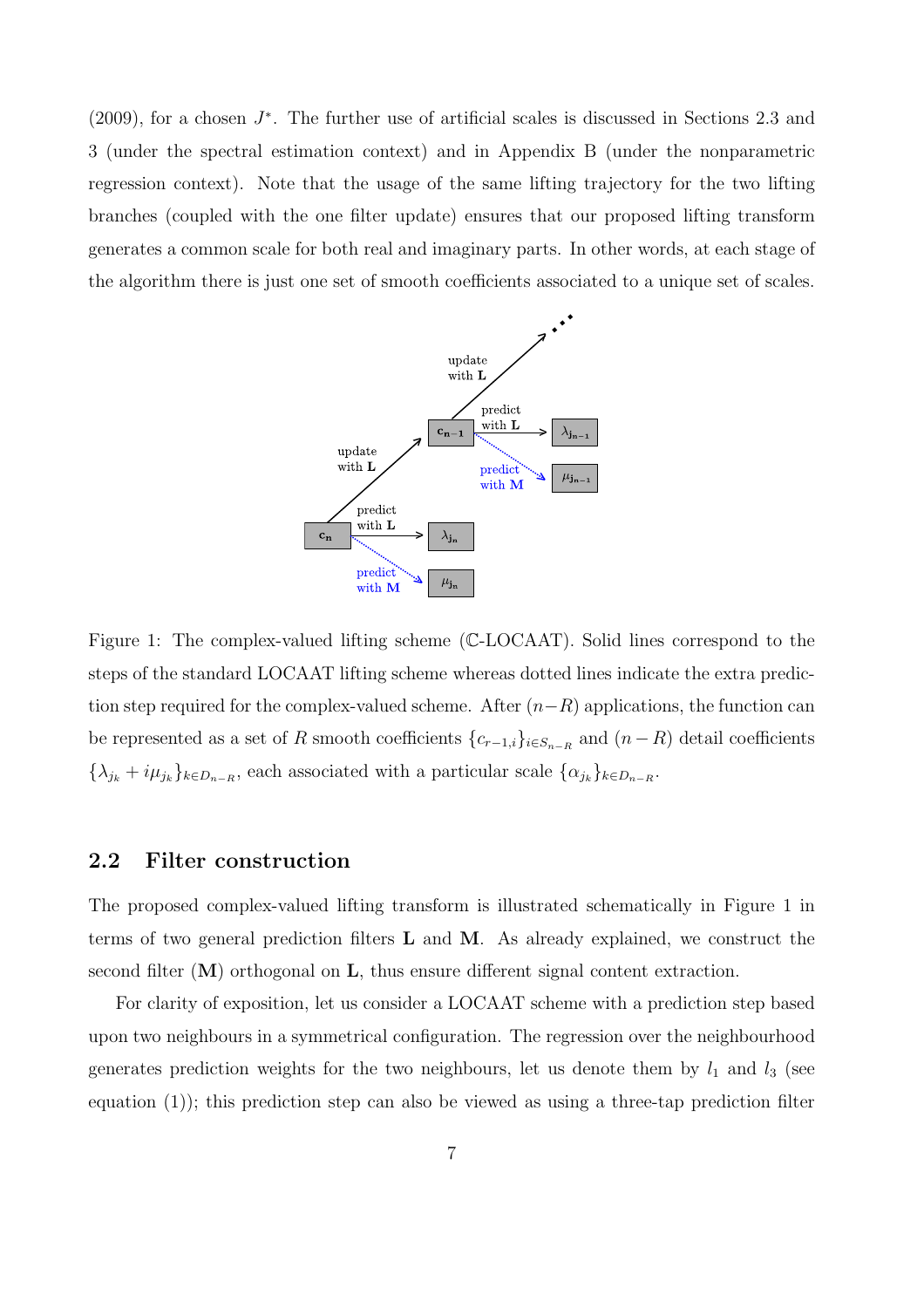(L) of the form  $(l_1, 1, l_3)$ , which depends on the sampling of the observations  $\underline{x} = (x_1, \ldots, x_n)$ (Nunes et al., 2006). We determine the unique (up to proportionality) three-tap filter M that is orthogonal on  $\bf{L}$  and ensures at least one vanishing moment. Hence we can express the set of filter pairs as having the form

$$
\mathbf{L} = (l_1, 1, l_3), \quad l_1, l_3 > 0
$$
  

$$
\mathbf{M} = (m_1, m_2, m_3),
$$

and  $l_1m_1 + m_2 + l_3m_3 = 0$  (i.e.  $\mathbf{L} \cdot \mathbf{M} = 0$ ) and  $l_1 + l_3 = 1$ ,  $m_1 + m_3 = m_2$  (i.e. ensure one vanishing moment). The solution to these constraints can be parameterised as  $M =$  $\left(-\frac{1+l_3}{1+l_1}\right)$  $\frac{1+l_3}{1+l_1}m, \frac{l_1-l_3}{1+l_1}m, m$ . The proportionality constant can be determined by bringing both filters **L** and **M** to the same scale through  $\|\mathbf{L}\| = \|\mathbf{M}\|$ , which yields  $m = \frac{l_1+1}{\sqrt{2}}$  $\frac{1}{3}$ . Hence the solution can be succinctly written as  $\mathbf{M} = (Am, (1+A)m, m)$  with  $A = \frac{l_1-2}{l_1+1}$  and  $m = \frac{l_1+1}{\sqrt{3}}$  $\frac{-1}{3}$ . This particular example of the lead filter L represents a prediction scheme using linear regression with two neighbours in a symmetrical configuration. This is a choice that has proved to be successful both for (real-valued) nonparametric regression (Nunes et al., 2006; Knight and Nason, 2009) and for (real-valued) spectral estimation (Knight et al., 2012).

Since L can be viewed as a prediction filter for a real-valued LOCAAT scheme, we can also employ the adaptive prediction filter choice of Nunes et al. (2006) in our proposed construction. The 'best' local regression (order and neighbourhood) is chosen at each predict step, subject to yielding minimising the detail coefficients. Consequently, we obtain an adaptive complex-valued lifting transform, with the highly desirable flexibility of being able to adapt to the local characteristics of the data – see Appendix B in the supplementary material for an illustration of this adaptiveness in the nonparametric regression setting.

The orthogonality of the two filters  $M$  and  $L$  also mirrors the attractive properties of Fourier sinusoids, hence this choice results in an interpretable quantification of phase, which shall further be exploited according to the context—by phase alteration when denoising real-valued signals, or by ensuring phase preservation in the context of spectral estimation.

A further insight and justification of the proposed filter choice is provided in Appendix C in the context of coherence and phase estimation.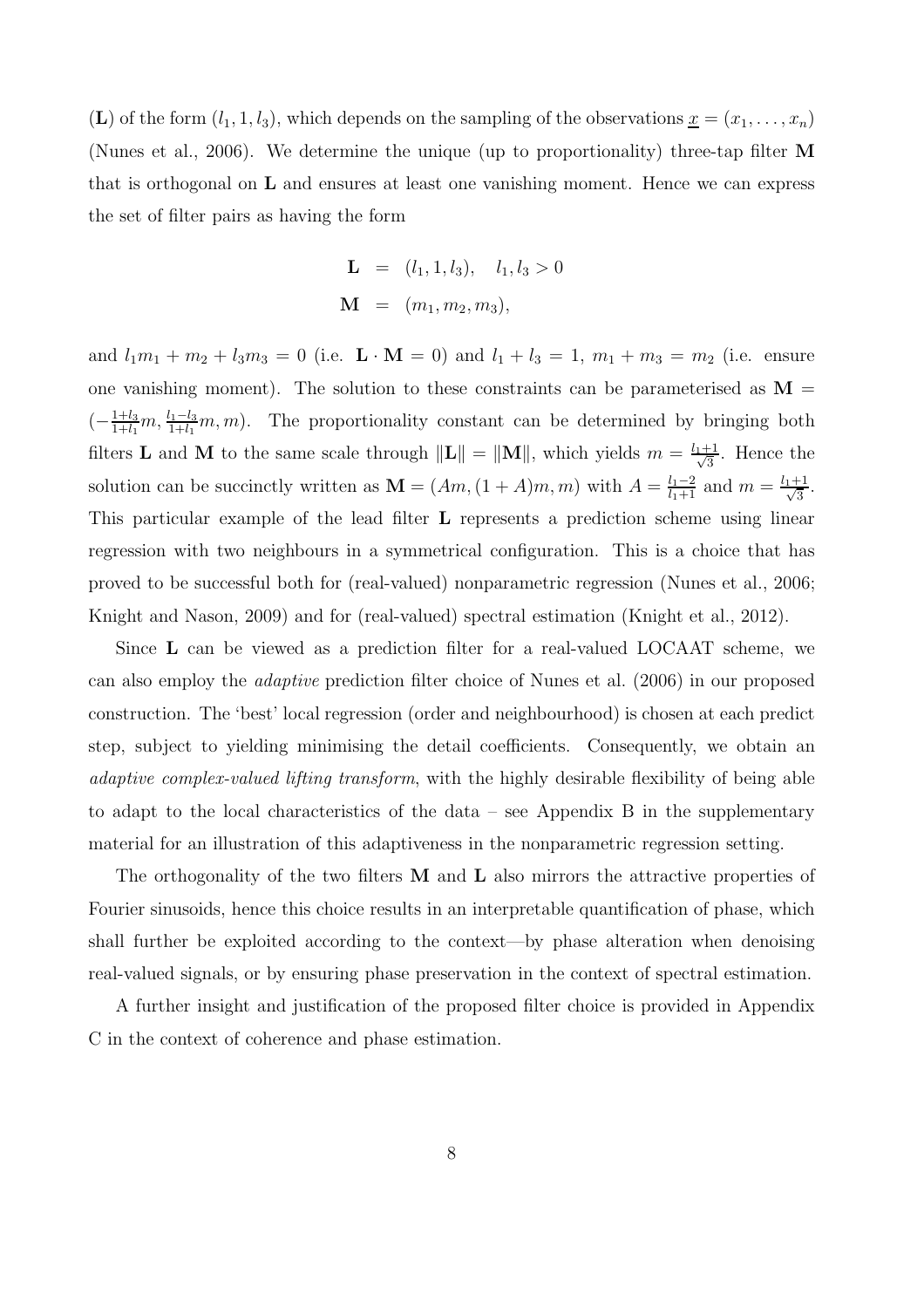### 2.3 The nondecimated complex-valued lifting transform

In the classical wavelet literature, the nondecimated wavelet transform (NDWT) (Nason and Silverman, 1995) has properties that make it a better choice than the discrete wavelet transform (DWT) for certain classes of problems, see e.g. Percival and Walden (2006). The concept is akin to basis averaging, and has delivered successful results in both nonparametric regression and spectral estimation problems, not only in the classical wavelet setting (NDWT) but also for irregularly spaced data through the nondecimated lifting transform (NLT) (Knight and Nason, 2009; Knight et al., 2012).

In this section, we also exploit the benefits of this nondecimation paradigm for irregularly sampled data and to this end, we shall introduce the *complex-valued nondecimated lifting* transform (CNLT). However, note that our use of the term 'nondecimation' differs from the classical NDWT. Specifically, due to the irregular sampling structure, nondecimation cannot be performed via decomposing shifts of input data without data interpolation.

Although similar in spirit to the NLT, our transform hinges on the proposed complexvalued lifting scheme (Section 2.1) and therefore yields an overcomplete complex-valued data representation, extracting additional signal information. In particular, the CNLT algorithm results in a wavelet transform that yields (complex-valued) wavelet coefficients at each grid point  $(x)$  and at multiple scales  $(\alpha)$ .

Next we shall describe our proposed univariate and bivariate CNLT techniques. We shall show that in the nonparametric regression setting, our univariate proposal significantly outperforms current wavelet and non-wavelet denoising techniques (see Section 4 and Appendix B), while its bivariate extension allows for estimation of the dependence between pairs of series (see Section 3).

### 2.3.1 Univariate CNLT

So far, the proposed complex-valued lifting scheme decomposes the original signal  $\{(x_i, f_i =$  $f(x_i)$ } $_{i=1}^n$  into a set of R smooth coefficients and  $(n-R)$  complex detail (wavelet) coefficients, with each detail coefficient  $d_{j_k}$  corresponding to exactly one scale  $\alpha_{j_k}$ .

We now aim to construct a new scheme that transforms the original signal into a collection of smooth and detail coefficients, with each  $x$ -location associated to a collection of several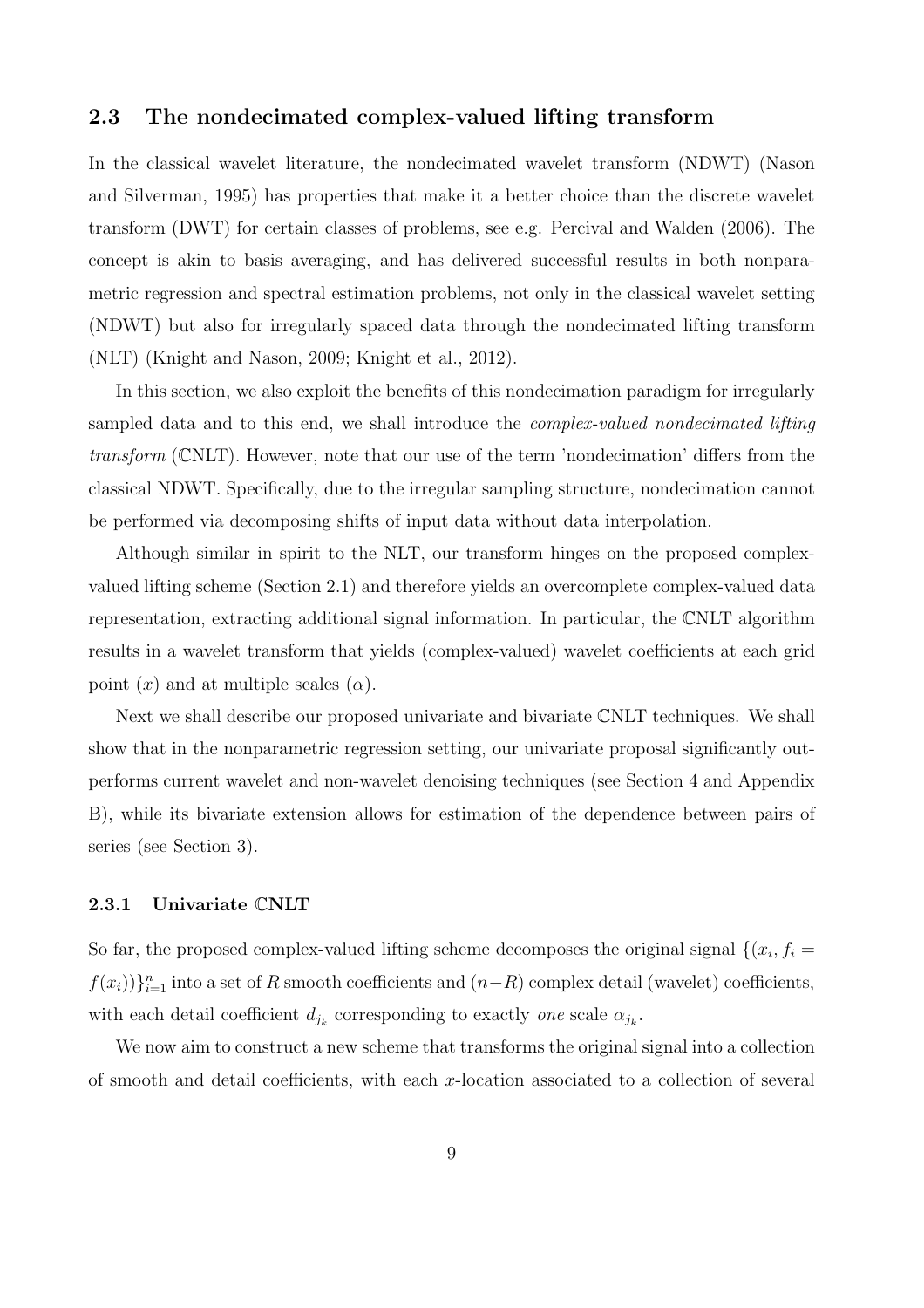wavelet coefficients spread over all scales, rather than just one. The key to our proposal is to note that if an observation is removed early in the LOCAAT algorithm, its associated detail coefficient has a fine scale; conversely, if a point is removed later in the algorithm, it is associated with a larger scale.

We therefore propose to repeatedly apply  $\mathbb{C}\text{-LOCAAT}$  using randomly drawn trajectories,  $T_p$  for  $p = 1, ..., P$ , where each removal order  $T_p$  is generated by sampling  $(n - R)$  locations without replacement from  $(x_1, \ldots, x_n)$ ; we refer to this algorithm as CNLT.

Following this procedure, a set of P detail coefficients  $\{d_{x_k}^p\}_{p=1}^P$  is generated at each location  $x_k$ , where  $d_{x_k}^p$  denotes the wavelet coefficient at location  $x_k$  obtained using C-LOCAAT with trajectory  $T_p$ . At any given location  $x_k$ , the set of P detail coefficients will be associated with different scales,  $\{\alpha_{x_k}^p\}_{p=1}^P$ ; note that this differs from the classical NDWT which produces exactly one detail coefficient at each location and dyadic scale.

Similar to the NLT, the number of trajectories P should be 'large enough' to ensure that an ample number of coefficients is produced at as many scales and locations as possible, subject to computational constraints (Knight and Nason, 2009; Knight et al., 2012).

### 2.3.2 Bivariate CNLT

We now consider the extension of CNLT to the analysis of bivariate series.

**Same irregular grid.** Let us first assume we have observations  $\{(x_i, f_i^1, f_i^2)\}_{i=1}^n$  on two functions  $f^1$  and  $f^2$ , measured on the *same x*-grid. Apply the univariate CNLT (Section 2.3.1) to each signal, using the same set of trajectories  $\{T_p\}_{p=1}^P$  for both series.

The identical sampling grids results in an exact correspondence between the coefficients of each series, i.e. for each coefficient of the first series there is a coefficient of the second series at exactly the same location and scale (see Figure 2a). In other words, after application of the CNLT to both series, for each time point,  $x_k$ , we obtain two sets of complex-valued detail coefficients  $\{d_{x_k}^{1,p}\}_{p=1}^P$  and  $\{d_{x_k}^{2,p}\}_{p=1}^P$ .

**Different irregular grids.** Let us now assume we have the data  $\{(x_i^1, x_i^2, f_i^1, f_i^2)\}_{i=1}^n$  on two functions  $f^1$  and  $f^2$ , measured on the *different x*-grids.

As the scale associated with each detail coefficient is determined by the trajectory choice,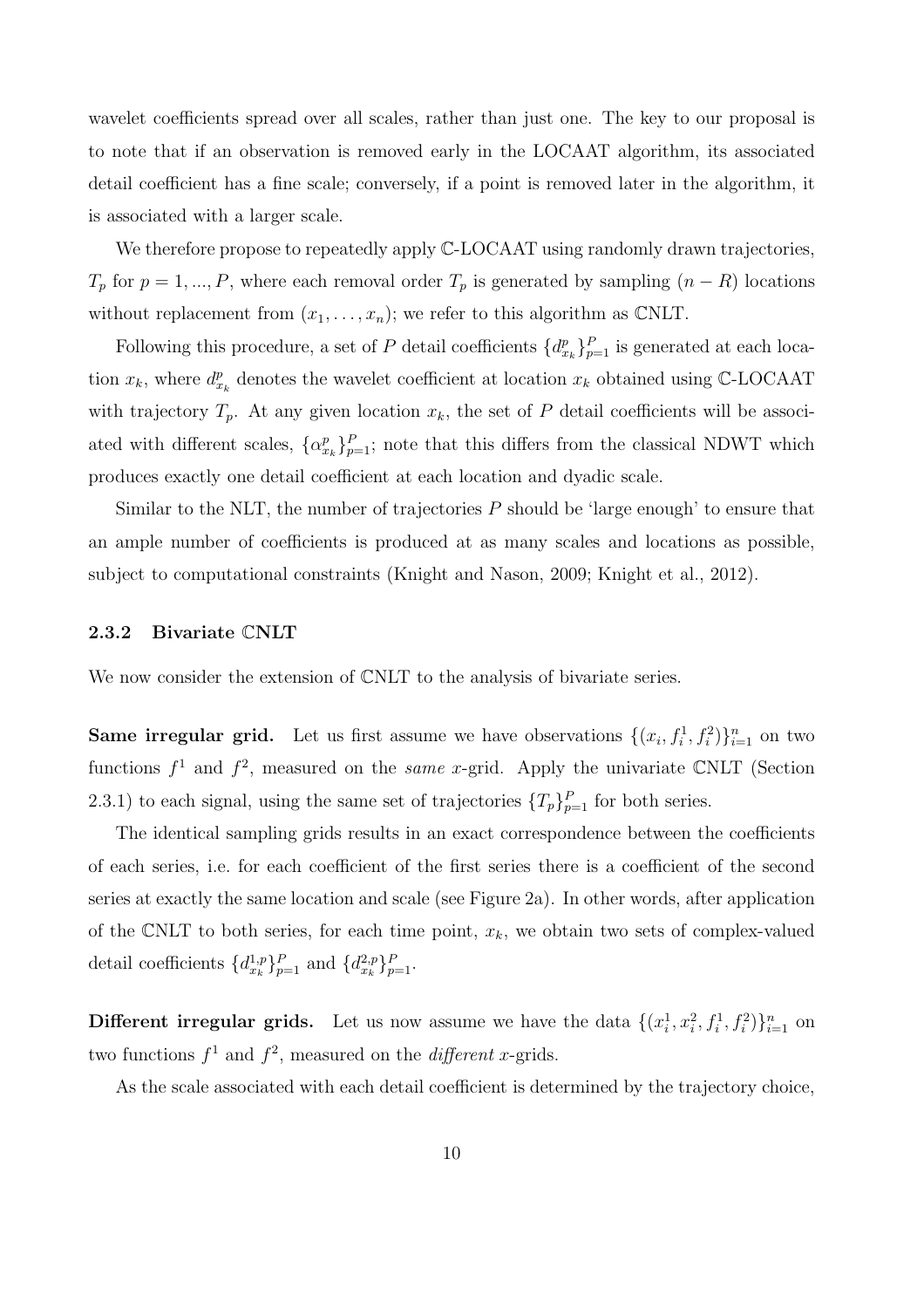

Figure 2: Construction of bivariate CNLT transform for time series observed on the same sampling grid (x refers to time here): a) univariate CNLT is applied using the same set of trajectories for both series and yields two sets of detail coefficients  $\{d_{x_k}^{1,p}\}_{p,k}$  and  $\{d_{x_k}^{2,p}\}_{p,k}$ ; b) the CNLT transform consists of combinations of coefficients from each series; c) the detail coefficients are averaged within each scale.

we partition the x-grid into a set of *artificial* x-intervals  $\{x^{(j)}\}_{j=1}^{T^*}$ , where  $T^*$  is chosen to provide the desired resolution level on the x-axis. As illustrated in Figure 3, the result can be visualised in terms of forming a grid over the area of the resulting detail coefficients.

Formally, for each artificial x-interval  $\{x^{(j)}\}_{j=1}^{T^*}$  and artificial scale  $\{\ell^i\}_{i=1}^{J^*}$ , the set of detail coefficients for each grid square (using trajectories  $\{T_p\}_{p=1}^P$ ) is given by

D

$$
D_{x^{(j)}}^1(\ell^i) = G_m\big(d_{x_k^1}^{1,p}|\alpha_{x_k^1}^{1,p} \in \ell^i, x_k^1 \in x^{(j)}\big) \tag{7}
$$

$$
D_{x^{(j)}}^2(\ell^i) = G_m\big(d_{x_k^2}^{2,p}|\alpha_{x_k^2}^{2,p} \in \ell^i, x_k^2 \in x^{(j)}\big),\tag{8}
$$

where  $d_{x_1}^{1,p}$  $\frac{1,p}{x_k^1} = \lambda^{1,p}_{x_k^1}$  $x_k^{1,p} + i \mu_{x_k^1}^{1,p}$  $x_k^{1,p}$  and  $d_{x_k^2}^{2,p}$  $\frac{2,p}{x_k^2} = \lambda^{2,p}_{x_k^2}$  $x_k^{2,p}$  + i  $\mu_{x_k^2}^{2,p}$  $\frac{z,p}{x_k^2}$  are the complex-valued wavelet coefficients from  $f^1$  and  $f^2$ , and  $G_m$  is a random sampling procedure selecting  $m_{i,j} = \min(\#(d^1), \#(d^2))$ coefficients. Recall that  $\alpha_{r_1}^{1,p}$  $x_k^{1,p}$  and  $\alpha_{x_k^2}^{2,p}$  $\frac{z,p}{x_k^2}$  represent the scales (log<sub>2</sub> of span) associated to the coefficients  $d_{r_1}^{1,p}$  $x_k^{1,p}$  and  $d_{x_k^2}^{2,p}$  $x_k^{2,p}$ . Thus for each artificial x-interval and scale, we obtain the same number of detail coefficients (although the exact coordinates of the coefficients may differ).

We term these constructions as the *bivariate complex nondecimated lifting transform* (bivariate CNLT) on the same/different grid(s), as appropriate. Section 3 will discuss applications where the proposed bivariate CNLT construction provides a framework for estimation of the dependence between pairs of series.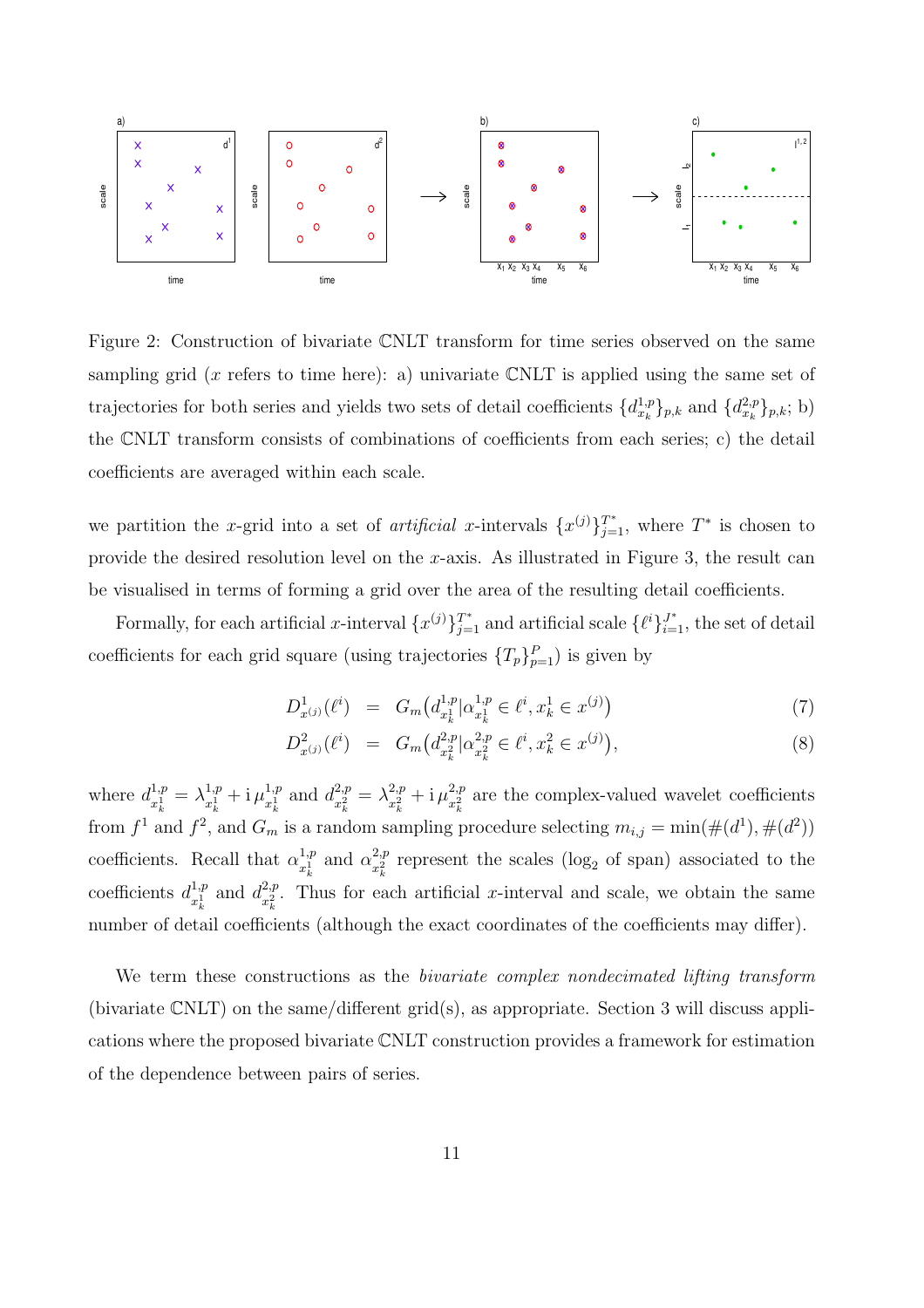

Figure 3: Construction of bivariate CNLT transform for time series observed on different sampling grids  $(x$  refers to time here): a) each series is lifted individually as described in Section 2.3; b) the sets of coefficients in each grid square. The coefficients are sampled so that there is the same number in the grid square of each series; c) the coefficients of each series are combined to form the appropriate bivariate quantities, producing one coefficient to represent each grid square.

# 3 Complex lifting analysis of irregularly sampled time series

Spectral analysis is an important tool in describing content in time series data, complementary to time domain analysis. In particular, the Fourier spectrum allows a decomposition in terms of sinusoidal components at different frequencies, giving a description of the strength of periodic behaviour within the series. Such traditional methods are based on the assumption of second-order stationarity, although extensions to deal with non-stationarity exist, such as the short-time Fourier transform (STFT, Allen (1977); Jacobsen and Lyons (2003)) or more sophisticated time-frequency analysis methods (e.g. locally stationary time series, Nason et al. (2000); SLEX, Ombao et al. (2002)). Similarly, cross-spectral analysis of multivariate time series can be used to describe and study the interrelationships between many variables of interest observed simultaneously over time, see Reinsel (2003) or Lütkepohl (2005) for comprehensive introductions to the area, or Park et al. (2014) for a multivariate locally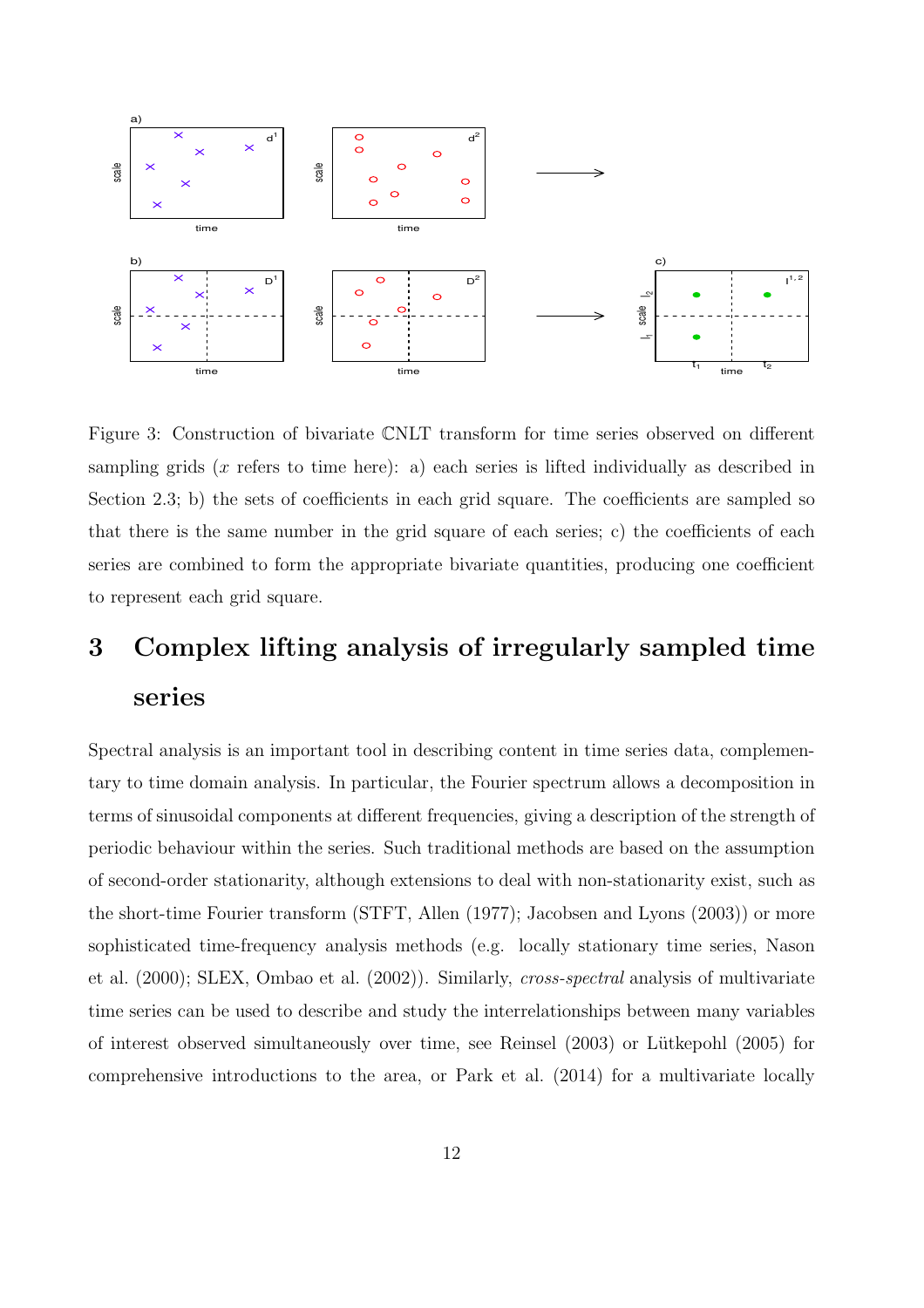stationary wavelet approach.

This work aims to deal with a further additional challenge, that of irregular sampling. Irregularly sampled time series arise in many scientific applications, e.g. finance (Engle, 2000; Gençay et al., 2001), astronomy (Bos et al., 2002; Broerson, 2008) and environmental science (Witt and Schumann, 2005; Wolff, 2005) to name just a few. Many applications deal with the sampling irregularity either by means of a time-frequency Lomb-Scargle approach under the assumption of time series stationarity (Vaníček, 1971; Lomb, 1976; Scargle, 1982), or process the data prior to analysis, restoring it to a regular grid then suitable for analysis by standard methods, see for example Erdogan et al. (2004) or Broerson (2008). Although it is convenient to work within a regularly spaced time series setting, a typical result will amount to signal smoothing, leading to information loss at high frequencies and estimation bias (Frick et al., 1998; Rehfeld et al., 2011).

Many time series observed in practice will exhibit (second-order) nonstationary behaviour as well as being irregularly sampled. Although the literature does currently offer (albeit few) options for the analysis of irregularly sampled nonstationary series (see e.g. Foster (1996); Frick et al. (1998); Knight et al. (2012)), there is no well established method for estimating the dependence between pairs of such signals. In the next section, we propose to describe the local frequency content of irregularly sampled time series by making use of the proposed complex-valued lifting scheme and introducing a complex-valued cross-periodogram and associated measures.

### 3.1 The complex lifting periodogram

Recall that the CNLT provides a set of detail coefficients and associated scales  $\{d_{x_k}^p, \alpha_{x_k}^p\}_{p=1}^P$ , where the scale associated with each detail coefficient  $\alpha_{x_k}^p$  is a continuous quantity. In a spirit similar to that of Knight et al. (2012), this information will allow a time-scale decomposition (typically termed the (wavelet) periodogram) of the variability in the data, with the crucial difference that the wavelets coefficients are now complex-valued and therefore contain more information. In constructing the periodogram, we use a set of discrete artificial scales,  $\{\ell^i\}_{i=1}^{J^*}$ , which partitions the range of the continuous lifting scales  $\{\alpha_{x_k}^p\}$  for all p and k, with  $J^*$  chosen to provide a desired periodogram 'granularity'. Each scale  $\alpha_{x_k}^p$  will fall into one unique level  $\ell^i$  for each p and observation  $x_k$ ; let  $P_{i,k} = \{p : \alpha_{x_k}^p \in \ell^i\}$  denote the set of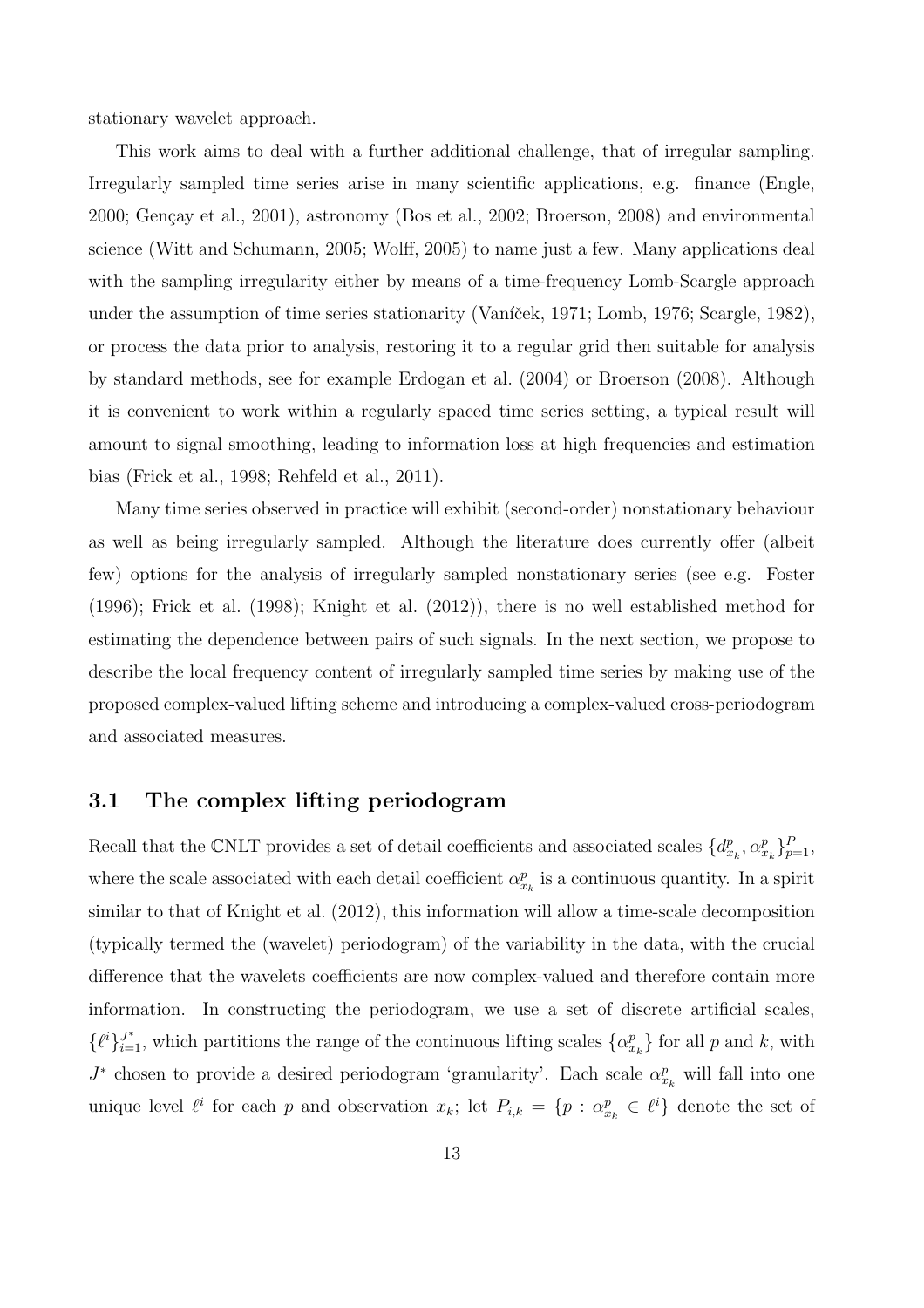trajectories such that  $x_k$  is associated with a scale in the set  $\ell^i$ , and  $n_{i,k} = |P_{i,k}|$  denote the size of the set. For each time point  $x_k$ ,  $k = 1, ..., n$  and artificial scale  $\ell^i$ ,  $i = 1, ..., J^*$ , we introduce the complex lifting periodogram (also referred to in text as CNLT periodogram)

$$
I_{x_k}(\ell^i) = \frac{1}{n_{i,k}} \sum_{p \in P_{i,k}} |d_{x_k}^p|^2 = \frac{1}{n_{i,k}} \sum_{p \in P_{i,k}} (\lambda_{x_k}^p)^2 + \frac{1}{n_{i,k}} \sum_{p \in P_{i,k}} (\mu_{x_k}^p)^2,
$$

where  $|\cdot|$  denotes the complex modulus.

### 3.2 The complex lifting cross-periodogram

Similar to other complex wavelet transforms (Portilla and Simoncelli, 2000; Selesnick et al., 2005), the complex-valued nature of the bivariate CNLT coefficients (see Section 2.3.2) provides both local phase and spectral information. In order to estimate the dependence between pairs of time series, we first define the complex lifting cross-periodogram, the cross-spectral analogue of the periodogram. As in Section 2.3.2, our discussion will be split based on whether the data has been sampled over the same or different grids.

Bivariate time series observed on the same grid. For each time point  $x_k$ ,  $k = 1, \ldots, n$ and artificial scale  $\ell^i$ ,  $i = 1, \ldots, J^*$ , define the complex lifting cross-periodogram (also referred to as CNLT cross-periodogram) for series observed on the same grid as

$$
I_{x_k}^{(1,2)}(\ell^i) = \frac{1}{n_{i,k}} \sum_{p \in P_{i,k}} d_{x_k}^{1,p} \overline{d_{x_k}^{2,p}}, \tag{9}
$$

where  $d_{x_k}^{1,p} = \lambda_{x_k}^{1,p} + i \mu_{x_k}^{1,p}$  and  $d_{x_k}^{2,p} = \lambda_{x_k}^{2,p} + i \mu_{x_k}^{2,p}$  are the detail coefficients from  $f^1$  and  $f^2$ . The CNLT cross-periodogram consists of combinations of coefficients from each series and provides information about the relationship between the signals. Note that unlike the CNLT periodogram, the cross-periodogram is complex-valued.

Similar to classical Fourier cross-spectrum methodology (see e.g. Priestley (1983)), the CNLT cross-periodogram can be separated into its real and imaginary parts to define the  $\mathbb{C}NLT$  co-periodogram and the  $\mathbb{C}NLT$  quadrature periodogram, respectively resulting in

$$
c_{x_k}(\ell^i) = \frac{1}{n_{i,k}} \sum_{p \in P_{i,k}} \lambda_{x_k}^{1,p} \lambda_{x_k}^{2,p} + \frac{1}{n_{i,k}} \sum_{p \in P_{i,k}} \mu_{x_k}^{1,p} \mu_{x_k}^{2,p},
$$
  

$$
q_{x_k}(\ell^i) = \frac{1}{n_{i,k}} \sum_{p \in P_{i,k}} \mu_{x_k}^{1,p} \lambda_{x_k}^{2,p} - \frac{1}{n_{i,k}} \sum_{p \in P_{i,k}} \lambda_{x_k}^{1,p} \mu_{x_k}^{2,p}.
$$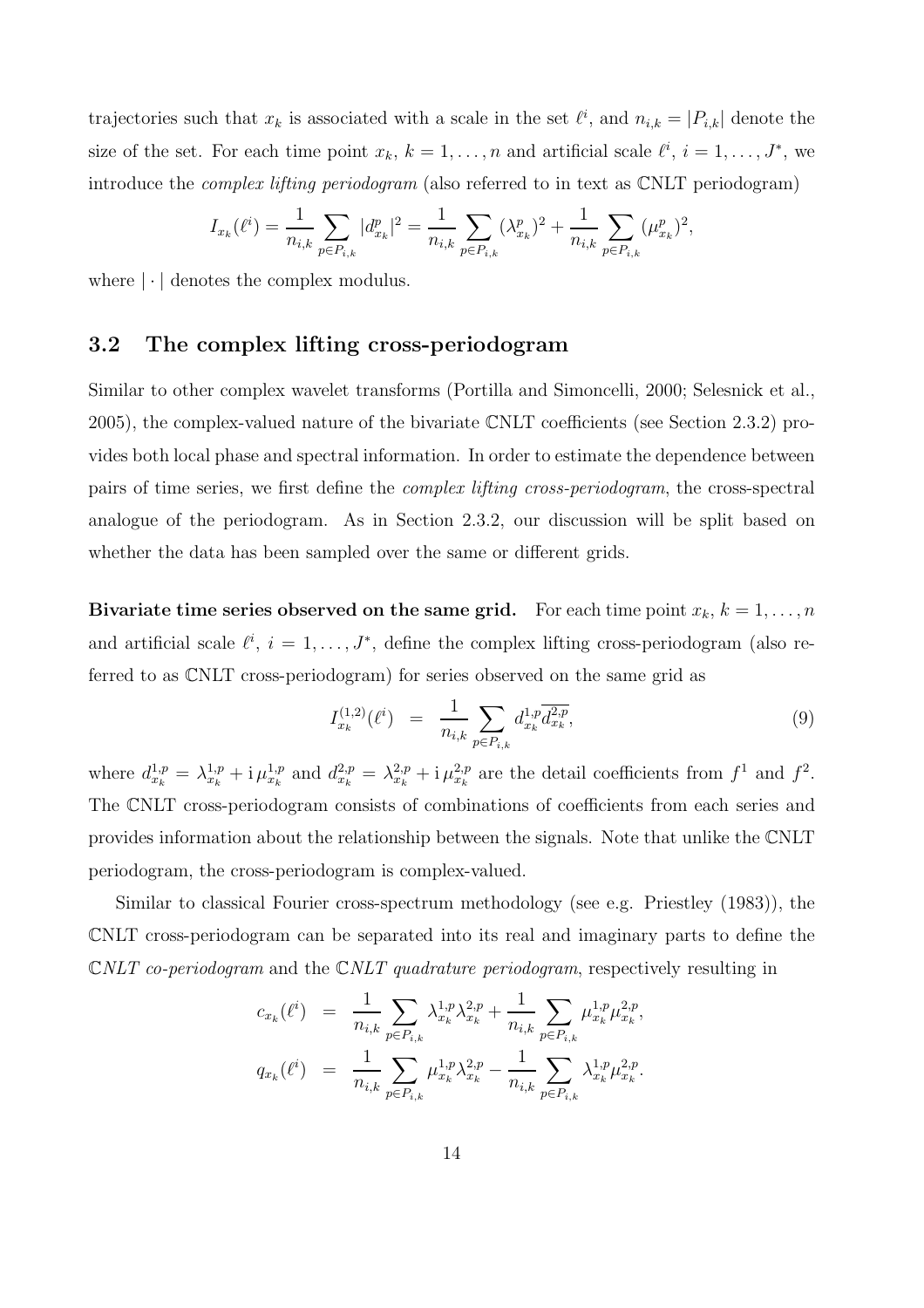These quantities, together with the individual lifting spectra of each process, can be used to calculate the measures of *phase* and *coherence* between the two series  $f^1$  and  $f^2$ :

$$
\phi_{x_k}(\ell^i) = \tan^{-1}\left(\frac{-q_{x_k}(\ell^i)}{c_{x_k}(\ell^i)}\right),\tag{10}
$$

$$
\rho_{x_k}(\ell^i) = \frac{\sqrt{c_{x_k}(\ell^i)^2 + q_{x_k}(\ell^i)^2}}{\sqrt{I_{x_k}^{(1)}(\ell^i)I_{x_k}^{(2)}(\ell^i)}}.
$$
\n(11)

The CNLT cross-periodogram provides a measure of the dependence between series, but its magnitude is affected by the individual CNLT periodograms of the signals. Hence as in the regularly sampled setting, it is preferable to normalise this quantity, providing a coherence measure that satisfies  $0 \leq \rho_{x_k}(\ell^i) \leq 1$  (as in (11)). This is similar to the coherence measure for regularly sampled signals introduced in Sanderson et al. (2010). The CNLT phase as defined in (10) provides an indication of any time lag between the signals. Several examples examining the coherence and phase between signal pairs are given in Section 3.3.

Bivariate time series observed on different grids. Closer to real data scenarios, we now consider time series that were sampled over different irregular grids, with one such real data example being discussed in Section 3.3.3. In order to obtain the cross-spectral quantities, we combine the appropriate sets of detail coefficients for each grid, corresponding to  $f^1$  and  $f^2$ , i.e.  $D^1_{x^{(j)}}(\ell^i)$  and  $D^2_{x^{(j)}}(\ell^i)$  introduced in equations (7) and (8). For each artificial time period,  $x^{(j)}$ ,  $j = 1, \ldots, T^*$  and artificial scale  $\ell^i$ ,  $i = 1, \ldots, J^*$ , we define the complex lifting cross-periodogram for series observed on different irregular grids as

$$
I_{x^{(j)}}^{(1,2)}(\ell^i) = \frac{1}{n_{i,j}} \sum_{s=1}^{n_{i,j}} \text{order}\{D_{x^{(j)}}^1(\ell^i)\}_s \text{ order}\{\overline{D_{x^{(j)}}^2(\ell^i)}\}_s,\tag{12}
$$

where  $n_{i,j}$  is the number of pairs in the grid square defined at time  $x^{(j)}$  and scale  $\ell^i$ , and order $\{D\}_s$  indicates the sth time-ordered detail.

If the sampling schemes coincide for the two series  $(\{x_k^1\}_k \equiv \{x_k^2\}_k)$  and the same trajectories are used to generate the details  $\{d_{x_k}^{1,p}\}_{p,k}$ , respectively  $\{d_{x_k}^{2,p}\}_{p,k}$ , then equations (9) and (12) coincide, except for the quantities being also averaged over the defined artificial time period. The co- and quadrature periodograms may be obtained in the same fashion as above, and subsequently used to yield the lifting phase and coherence in this setting.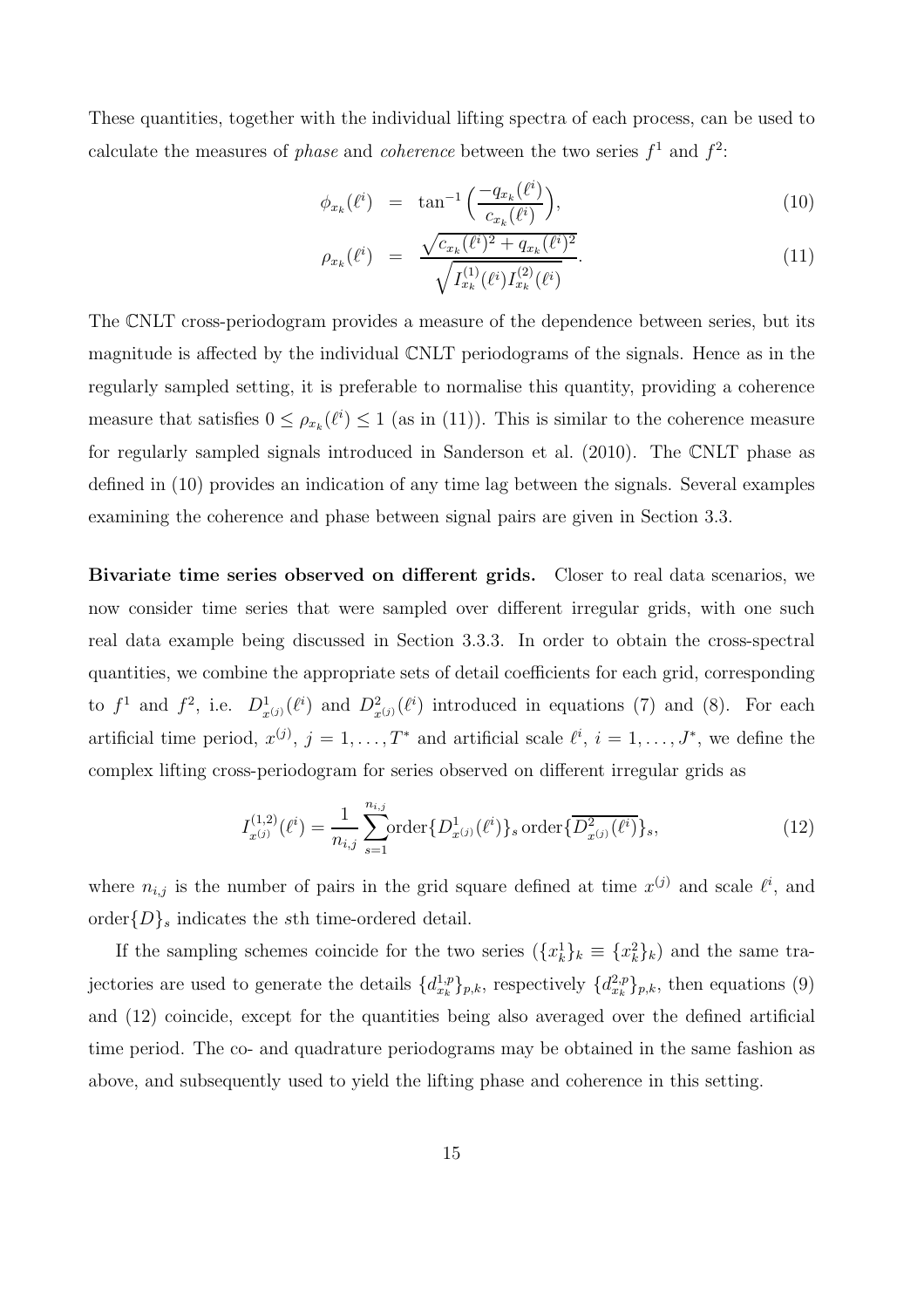Figures 2 and 3 provide a visual representation for the complex lifting cross-periodogram construction under the assumption of the same, respectively different sampling grids. We now make some remarks about the proposed periodogram constructions.

**Scale interpretation.** The relationship between artificial scale  $(\ell^i)$  and classical Fourier frequency can be described in terms of the scale which maximises the coherence for a Fourier wave of period T. Defining  $\rho(\ell^i) = \frac{1}{n} \sum_{k=1}^n \rho_{x_k}(\ell^i)$ , the design of the filters outlined in Section 2.2 is such that  $\ell^i = \arg \max_{j \in \{1, ..., J^*\}} \rho(\ell^j) = T/3$ .

We emphasise that this relationship is dictated by the choice of filter pairs: the CNLT periodogram and co-periodogram (as defined above) are composed of the sum of the wavelet coefficients from the two schemes, while the quadrature periodogram contains products of the coefficients. Hence to ensure that the resulting estimates are interpretable, the two filters are specified so that combinations of coefficients (either through multiplication or summation) provide the same scale-frequency relationship (see Sanderson (2010), Sections 5.3 and 6.2.1). The provided mapping between wavelet lifting scale and Fourier frequency can be used to compare our results to those of classical Fourier-based methods (see Section 3.3 next).

Periodogram smoothing over time. As is customary, the CNLT periodogram will be smoothed over time using simple moving average smoothing, i.e. we compute  $\tilde{I}_{x_k}(\ell^i) =$ 1  $#(M_k^i)$  $\sum_{j\in M_k^i} I_{x_j}(\ell^i)$ , where  $M_k^i = \{j : x_k - M^i < x_j \leq x_k + M^i\}$  and  $M^i$  denotes the width of the averaging window, permitted to take different values for each scale,  $l^i$ .

### 3.3 Examples

We now illustrate the proposed methodology by application to both simulated and real irregular time series. The results were produced in the  $R$  statistical computing environment (R Core Team, 2013), using modifications to the code from the adlift package (Nunes and Knight, 2012) and the nlt package (Knight and Nunes, 2012).

### 3.3.1 Simulated data

Signals sampled on the same irregular sampling grid. In this example, the methods of Section 3.2 are applied to bivariate series observed on the same sampling grid: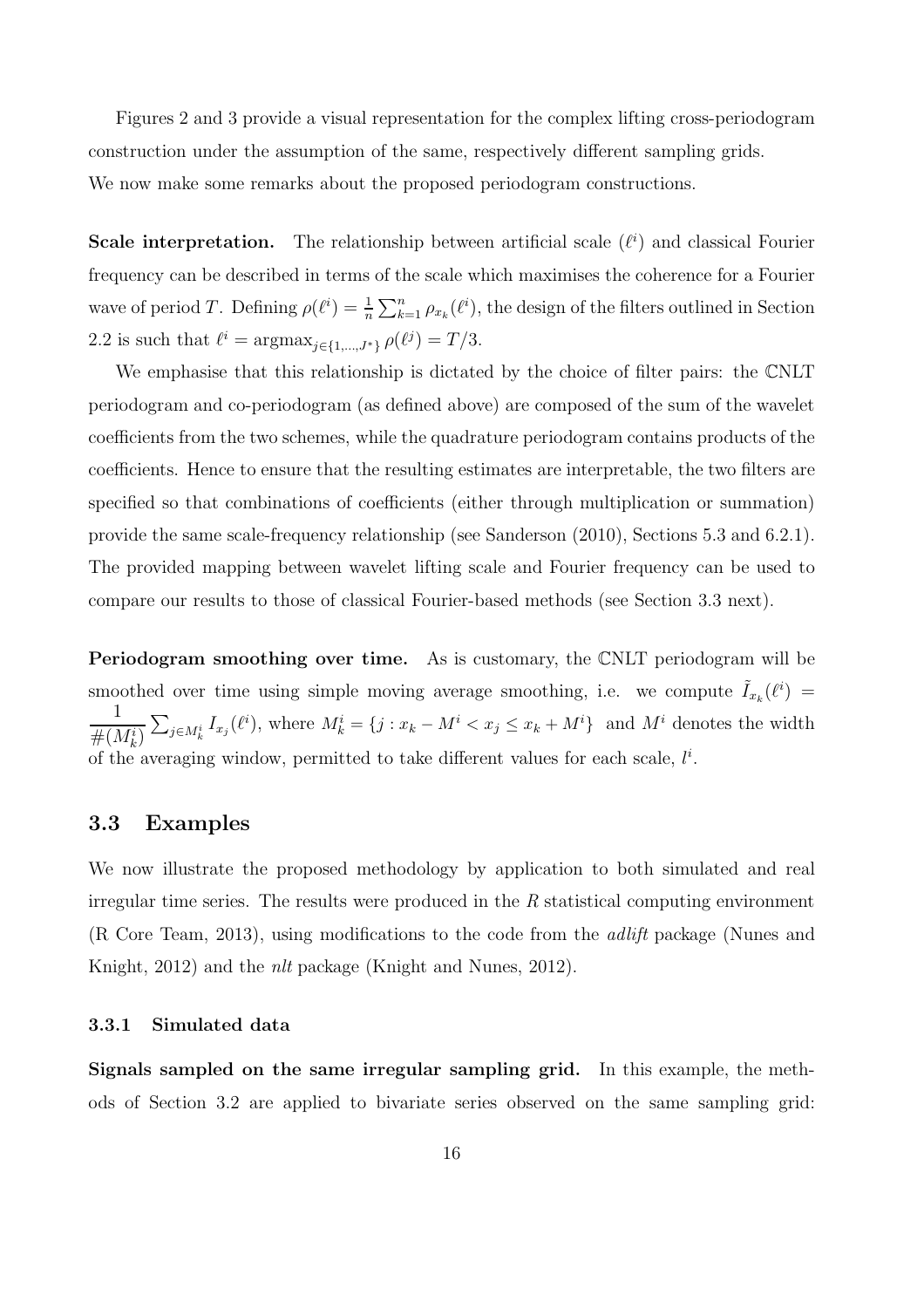$\{(x_k, f_k^1, f_k^2)\}_{k=1}^{200}$ , where

$$
f_k^1 = \sin\left(\frac{2\pi x_k}{10}\right) + \sin\left(\frac{2\pi x_k}{30}\right) + \sin\left(\frac{2\pi x_k}{70}\right) + \zeta_k^1,
$$
  

$$
f_k^2 = \sin\left(\frac{2\pi (x_k - \tau)}{30}\right) + \zeta_k^2,
$$

where  $\tau = 0$  for  $x_k < 200$  and  $\tau = 6$  for  $x_k \ge 200$ , and the quantities  $\zeta_k^1$  and  $\zeta_k^2$  are independent, identically distributed Gaussian variables with mean zero and variance  $0.2<sup>2</sup>$ . The observations are irregularly sampled such that  $(x_{k+1} - x_k) \in \{n/10 : n = 10, 11, \ldots, 30\}$ and  $\frac{1}{(n-1)} \sum_{k=1}^{n-1} (x_{k+1} - x_k) = 2.$ 

Estimates for coherence and phase are computed using the complex-valued lifting scheme using a sample of  $P = 1500$  randomly sampled trajectories, discretising using  $J^* = 20$ artificial scales and smoothing over time using a window of width  $M^i = 60, \forall i$ . The coherence estimate (Figure 4, right) provides a clear visualisation of the dependence between the two series, with a peak occurring at scale  $\log_2(30/3) = 3.3$  (equivalent to a Fourier period of 30). The time lag that is introduced halfway through the second signal is also clearly captured by the phase estimate (Figure 5, left), which is approximately zero for the first half of the series, then shows a marked increase for the second half.



Figure 4: Coherence estimation for data observed on the same irregular sampling grid: using the real-valued bivariate lifting scheme (left); using the complex-valued lifting scheme (right). Scale gets coarser from bottom upwards.

For comparison, the estimated coherence using a real-valued bivariate scheme (Sanderson, 2010) is also reported (Figure 4, left). It is interesting to note that although this method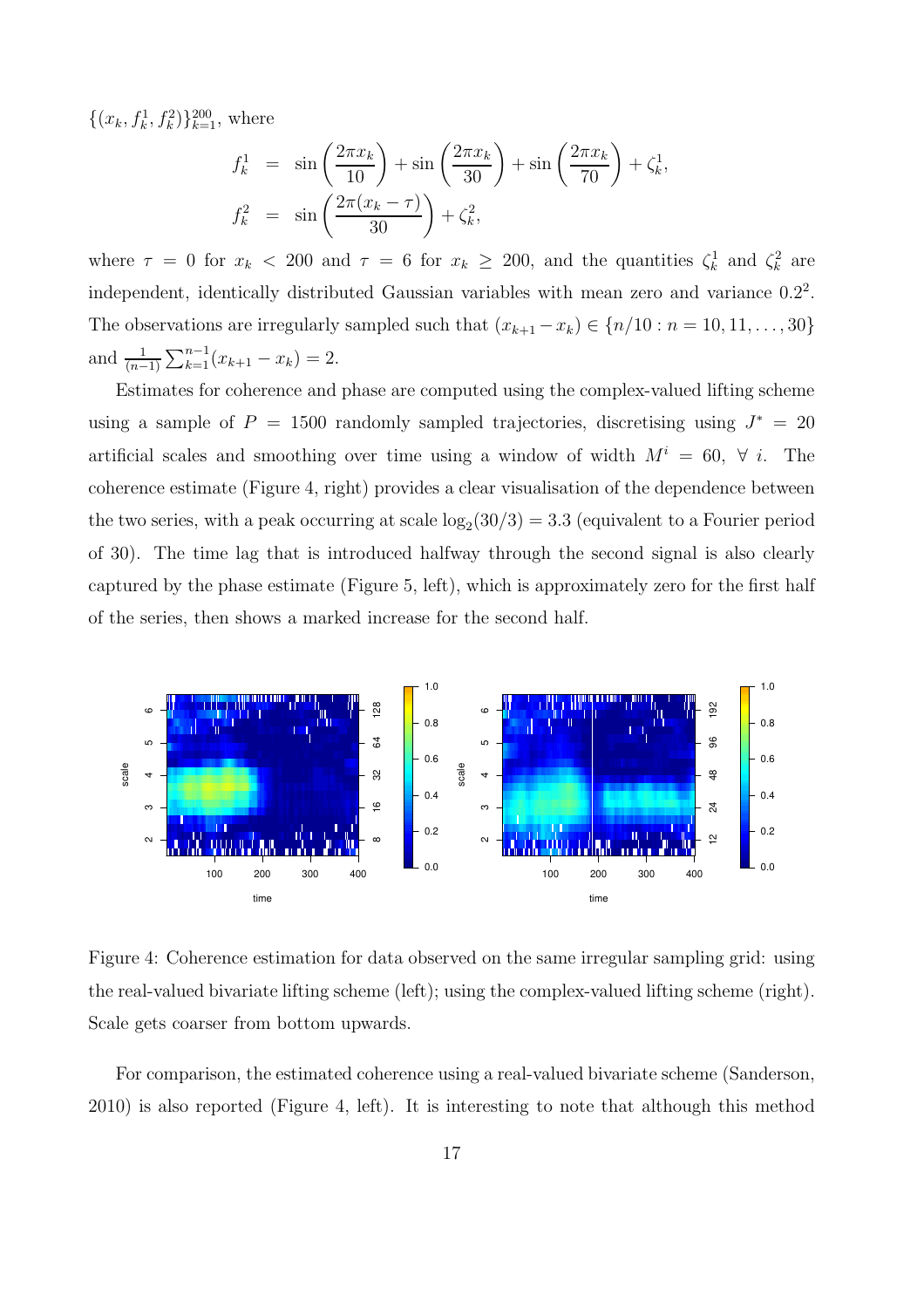

Figure 5: Phase estimation using the complex-valued lifting scheme: data observed on the same irregular sampling grid (left); data observed on different irregular sampling grids (right); data observed on the same regular grid (bottom). Scale gets coarser from bottom upwards.

also clearly estimates a dependence for the first half of the series, it does not continue to detect it following the time delay. This again emphasises the advantage of using a second filter, present in the complex-valued lifting transform.

Signals sampled on different irregular sampling grids. The methods described in Section 3.2 are now demonstrated by revisiting the same simulated data example, but with the two series observed on different irregularly spaced sampling grids:  $\{(x_k^1, x_k^2, f_k^1, f_k^2)\}_{k=1}^{200}$ . Aside from the sampling, the series satisfy the same properties as previously described.

The estimates were obtained using a discretisation of  $J^* = 15$  artificial scales and  $T^* = 60$ artificial time points, while a smoothing window of width  $M^i = 60$  was applied at all scales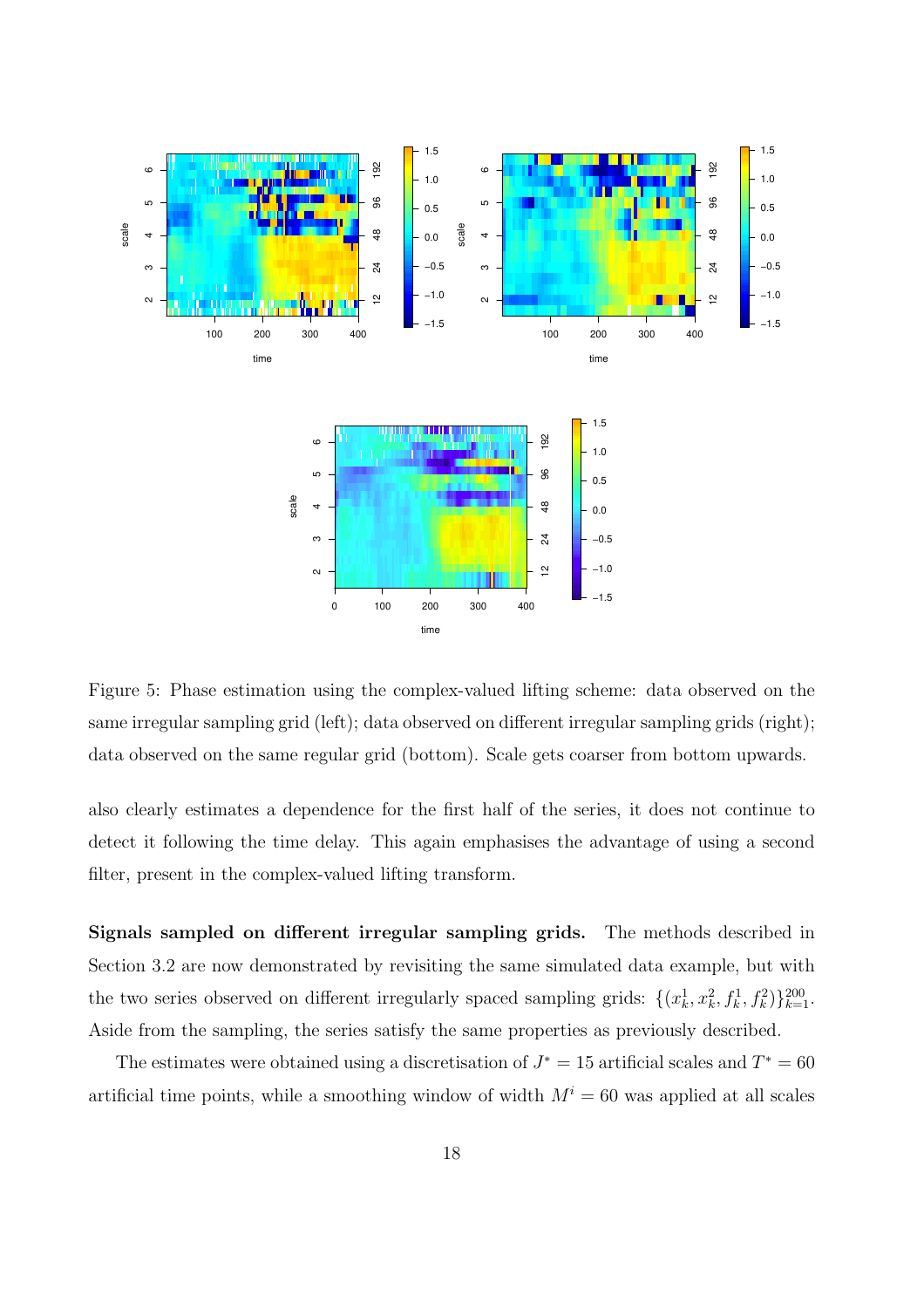as in the previous example. The resulting estimated coherence and phase are shown in Figure 6, respectively Figure 5, right. It is interesting to note that while estimates broadly agree with those corresponding to sampling using the same (irregular) grid (Figure 4 and Figure 5, left), the price to pay for the different sampling schemes is the reduced clarity of the estimator. This is point is further reinforced by the phase estimate corresponding to a regular sampling situation, see Figure 5, bottom.



Figure 6: Coherence estimation for data observed on different irregular sampling grids. Scale gets coarser from bottom upwards.

Coherence and phase analysis comparison with Fourier-based methods. For comparison with established Fourier-based techniques, we also performed coherence analysis of stationary, regularly sampled vector autoregressive (VAR) processes, as well as phase analysis of the signals described above. For regularly sampled stationary processes, we compared our estimates to the well-behaved Fourier estimates, while in the presence of sampling irregularity/nonstationarity, we compared our method to the short-time Fourier transform (STFT) and the Lomb-Scargle method. For brevity, we do not include the coherence and phase comparison plots here, but they can be found in Appendix A of the supplementary material.

Specifically, in the supplementary material we illustrate the coherence estimates obtained through both a classical Fourier-based approach and our lifting-based method on two bivariate VAR processes. The resulting estimates agree very well, with the lifting-based estimate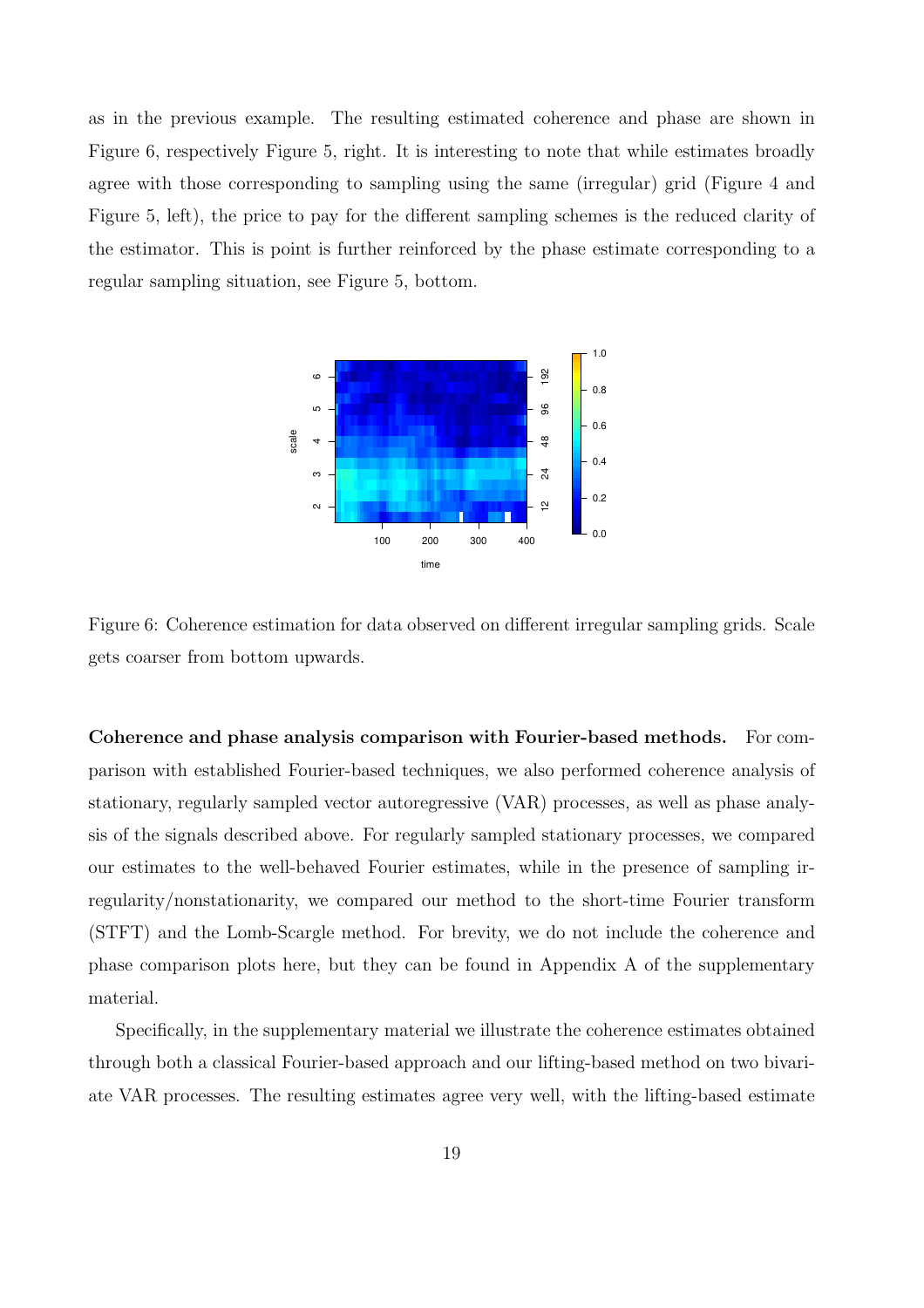displaying a slight depreciation when compared to the well-behaved Fourier estimates, suited for regular sampling and stationary process behaviour. However, in general if the data is believed to be amenable to be analysed with standard methodology, Fourier-based estimation should be preferred to the proposed method which was specifically designed to offer a solution for the challenging situations that include irregular sampling.

As already highlighted, traditional methods do not readily handle data that feature both potential nonstationarities and irregular sampling, thus STFT required further intervention while the Lomb-Scargle method failed to account for nonstationarity. Thus in order to obtain the desired phase analysis, we mapped the irregular data to a regular grid (by e.g. interpolation) and then used STFT in order to capture the nonstationary time-frequency content of the data. The Lomb-Scargle analysis naturally dealt with the sampling irregularity, but assumed stationarity and therefore it did not provide time-localisation information. The phase estimation plots of the STFT method exhibit little resolution in time or frequency, possibly due to the spectral blurring induced by the overlapping windows in the STFT as noted in Shumway and Stoffer (2013). Furthermore, for signals sampled over different irregular grids, the method creates additional blurring in the phase plot. By contrast, the Lomb-Scargle method is able to deal naturally with the irregular sampling structure of the signals, but it does not contain any time-phase information. In addition, there is no marked distinction in frequency where the phase is large, unlike for that of our complex lifting method (see Figure 5). These features yet again highlight the appeal of our technique.

### 3.3.2 Simulated data with varying time delay

The next example explores the effect of increasing the time delay between two signals. For each value of  $\tau = 1, \ldots, 15$ , the series  $\{(x_k, f_k^1, f_k^2)\}_{k=1}^{200}$  are simulated following

$$
f_k^1 = \sin\left(\frac{2\pi x_k}{30}\right) + \zeta_k^1,
$$
  

$$
f_k^2 = \sin\left(\frac{2\pi (x_k - \tau)}{30}\right) + \zeta_k^2,
$$

where  $(x_{k+1} - x_k) \in \{n/10 : n = 10, 11, ..., 30\}$  and  $\frac{1}{(n-1)} \sum_{k=1}^{n-1} (x_{k+1} - x_k) = 2$ ,  $\zeta_k^1$  and  $\zeta_k^2$ are independent, identically distributed Gaussian variables with mean zero, variance  $0.2<sup>2</sup>$ .

Just as in the classical (Fourier) analysis, it is interesting to inspect the coherence and phase across frequencies (here, scales) in order to relate the common behaviour of the two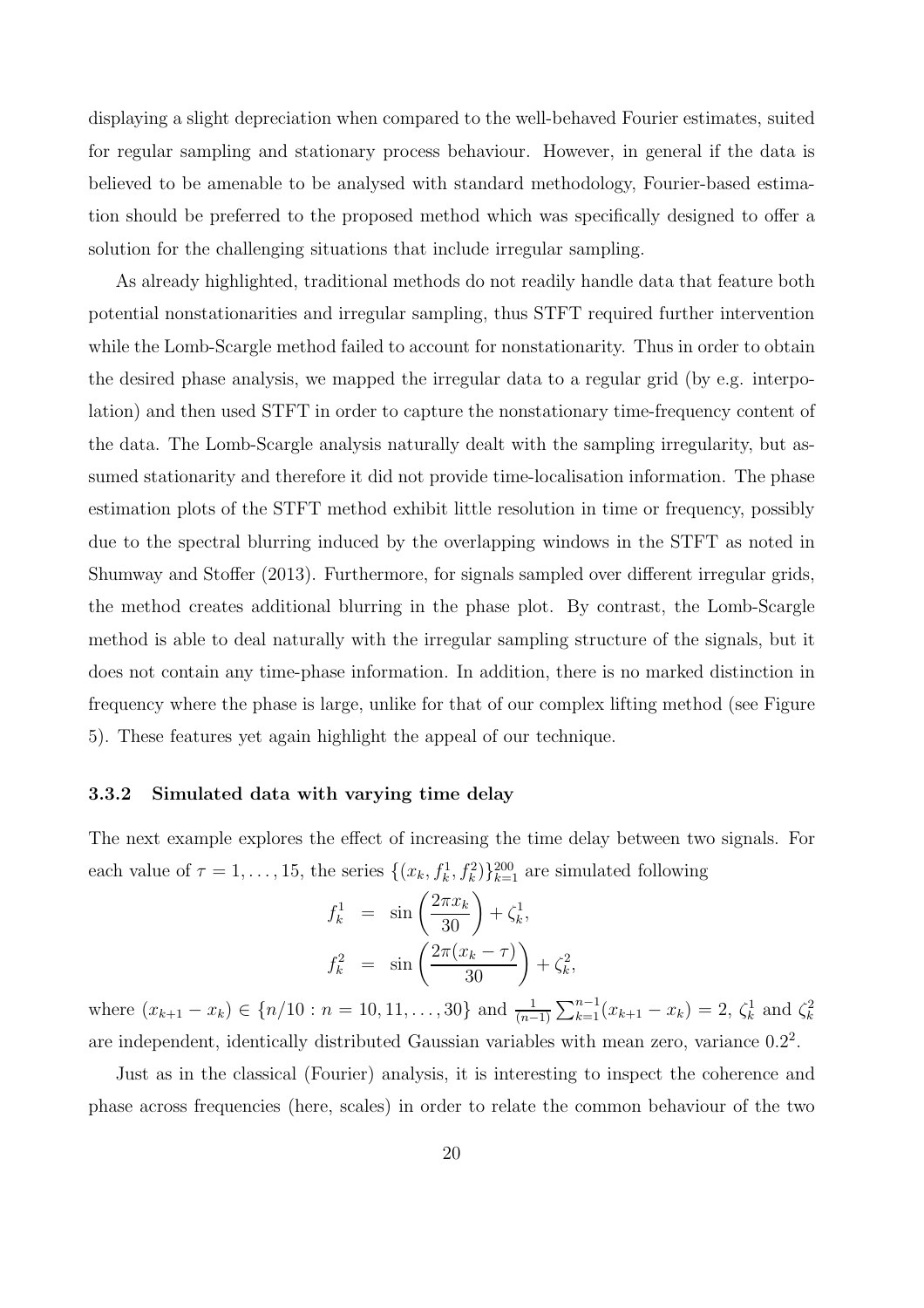series and possible time delays, respectively. The estimated coherence and phase corresponding to the increasing  $\tau = 1, \ldots, 15$  are shown in Figure 7. To give an overall sense of the coherence and phase magnitude over time, the estimates are averaged over the full time range to give  $\rho(\ell^i) = \frac{1}{200} \sum_{k=1}^{200} \rho_{x_k}(\ell^i)$ . We used  $P = 750$  randomly sampled trajectories and discretised using  $J^* = 20$  artificial scales.

When  $\tau = 0$ , the coherence is 1 and the phase is 0. For  $\tau \neq 0$  the coherence is greatest at a scale of  $log_2(30/3)$ , corresponding to the period of variation  $(T = 30)$  in the data. The coherence intensity and response over scale are affected by the magnitude of the time delay. The coherence is lowest at time delays around 7.5  $(T/4)$ , and at these shifts the peak at scale  $\log_2(30/3)$  is also more pronounced. At  $\tau = 15$   $(T/2)$  the signals are sign reversed versions of each other and, again, the observed coherence is 1 at all scales. The phase is also greatest at scale  $log_2(30/3)$ . The phase response varies as a function of time delay and alternates between positive and negative values, with  $|\phi(\ell^i)|$  maximised at  $\ell^i = T/4$ . This is displayed in Figure 8 which shows the estimated phase at scale  $log_2(30/3)$  as a function of time delay.

For completeness, we also provide a direct comparison with classical Fourier coherence and phase estimation when the signals are regularly sampled (see Figure 9). Whilst the overall behaviour is similar for both the classical and CNLT methods, the Fourier method displays less variability across coherence estimates with the changing time delay (Figure 9, left), as well as more localised phase-frequency information (Figure 9, right). However, in general, note that if the data is believed to be amenable to be analysed with standard methodology, this should be preferred to the proposed CNLT method which was specifically designed to offer a solution for the challenging situations that include irregular sampling.

### 3.3.3 Financial time series

In this section we demonstrate the use of the proposed complex-valued lifting transform through an application to financial data consisting of prices of all trades on 1 March 2011 (in normal trading hours) for two IT companies, Baidu and Google, both traded on the NASDAQ stock exchange. Comparison of the two companies is of interest as the main product of both is a search engine, but they are based in different geographical regions.

Often several trades per second occur and in this case the last quoted value for each second is selected. Thus the finest sampling interval is one second, but as there are seconds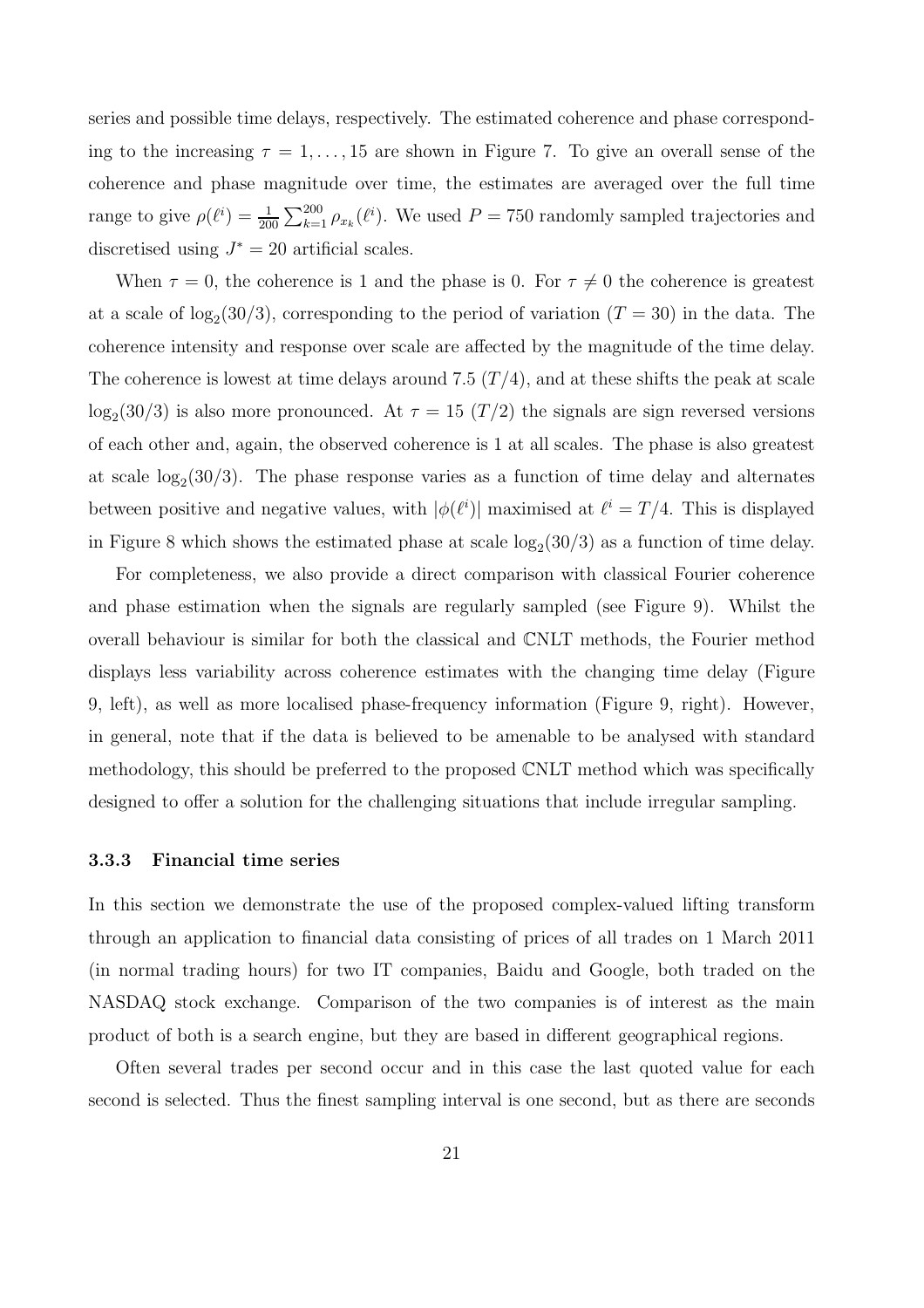

Figure 7: a) Coherence and b) Phase between  $f^1$  and  $f^2$  (Section 3.3.2) as a function of scale and  $\tau \in 0, 15$ . For  $\tau \neq 0$  the coherence and (absolute) phase are greatest at scale  $log_2(30/3)$ .



Figure 8: Estimated phase between  $f^1$  and  $f^2$  (Section 3.3.2) at scale  $log_2(30/3)$  (equivalent to a Fourier period of 30), as a function of  $\tau$ .

with no trades, the time series are not equally spaced. For the analysis we consider the returns of each series– for Google, the series contains 7984 observations with an average sampling distance of 2.93 seconds and range 1 to 48; for Baidu, the series contains 6535 observations with an average sampling gap of 3.58 seconds and range 1 to 52.

The data was analysed using the methodology described in Section 3.2 using  $J^* = 15$ artificial scales and  $T^* = 390$  artificial time intervals (each time interval has a width of 60 seconds). The estimates were smoothed over time using a window width of  $M^1 = 60$  minutes at the finest scale and increasing by a factor of 1.05, to provide a larger smoothing window for each subsequent scale. The coherence estimate is shown in Figure 10a) for scales up to 10.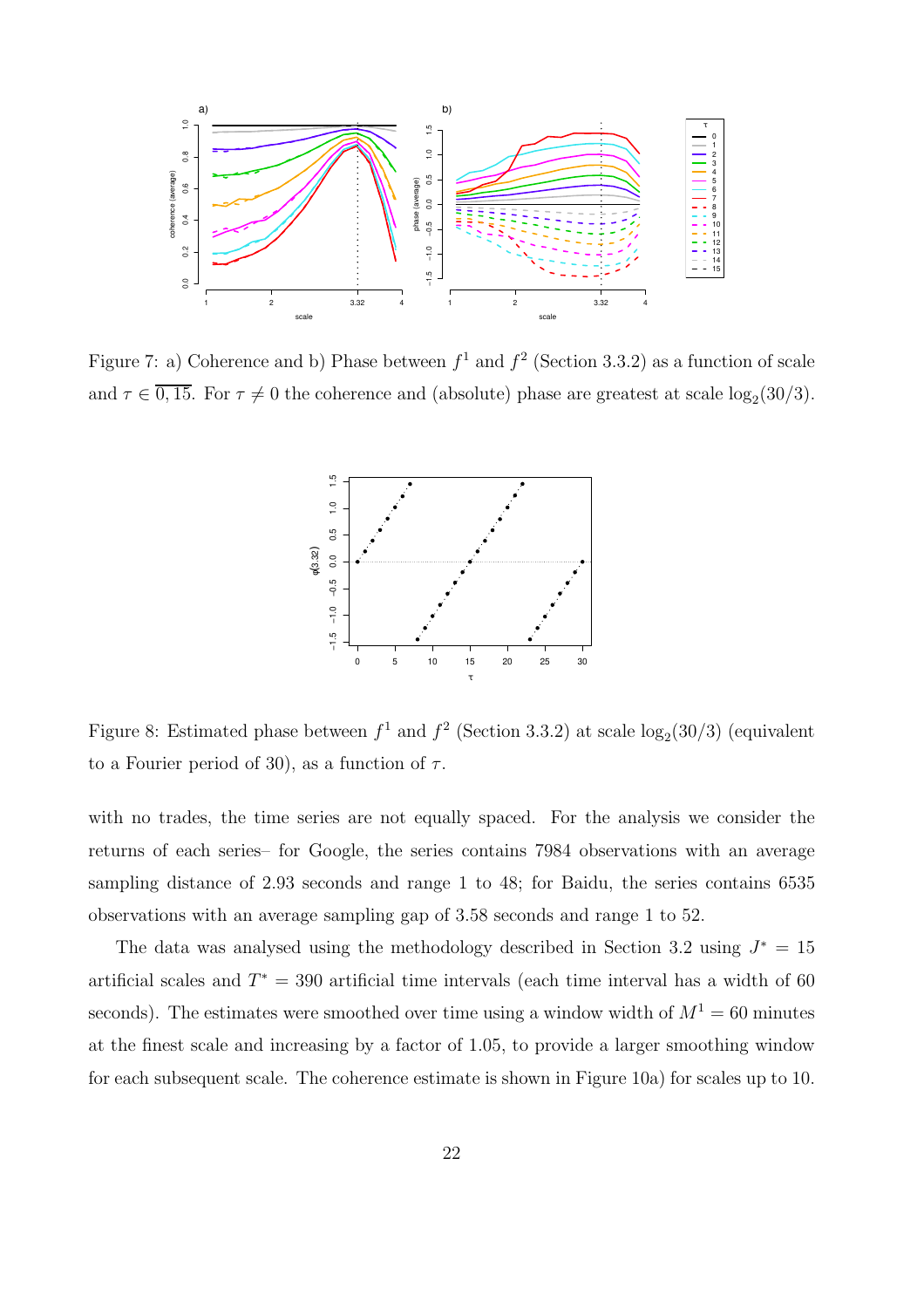

Figure 9: a) Coherence and b) Phase between  $f^1$  and  $f^2$  (Section 3.3.2) as a function of frequency and  $\tau \in \overline{0,15}$  using classical Fourier methods.

The main feature of the resulting coherence estimate is an increased coherence around scale 6, corresponding to a Fourier frequency of  $T \approx 3$  minutes. The magnitude of the coherence at this scale is seen to be more pronounced towards the end of the day. There is also a period of higher coherence observed in the middle of the day, at low wavelet scales (corresponding to high frequency information).



Figure 10: Coherence between Google and Baidu using methods from Section 3.2: a) computed on different irregular sampling grids; b) computed using one minute averages. Scale gets coarser from bottom upwards.

One usual treatment of such irregular data would be to consider it in terms of the one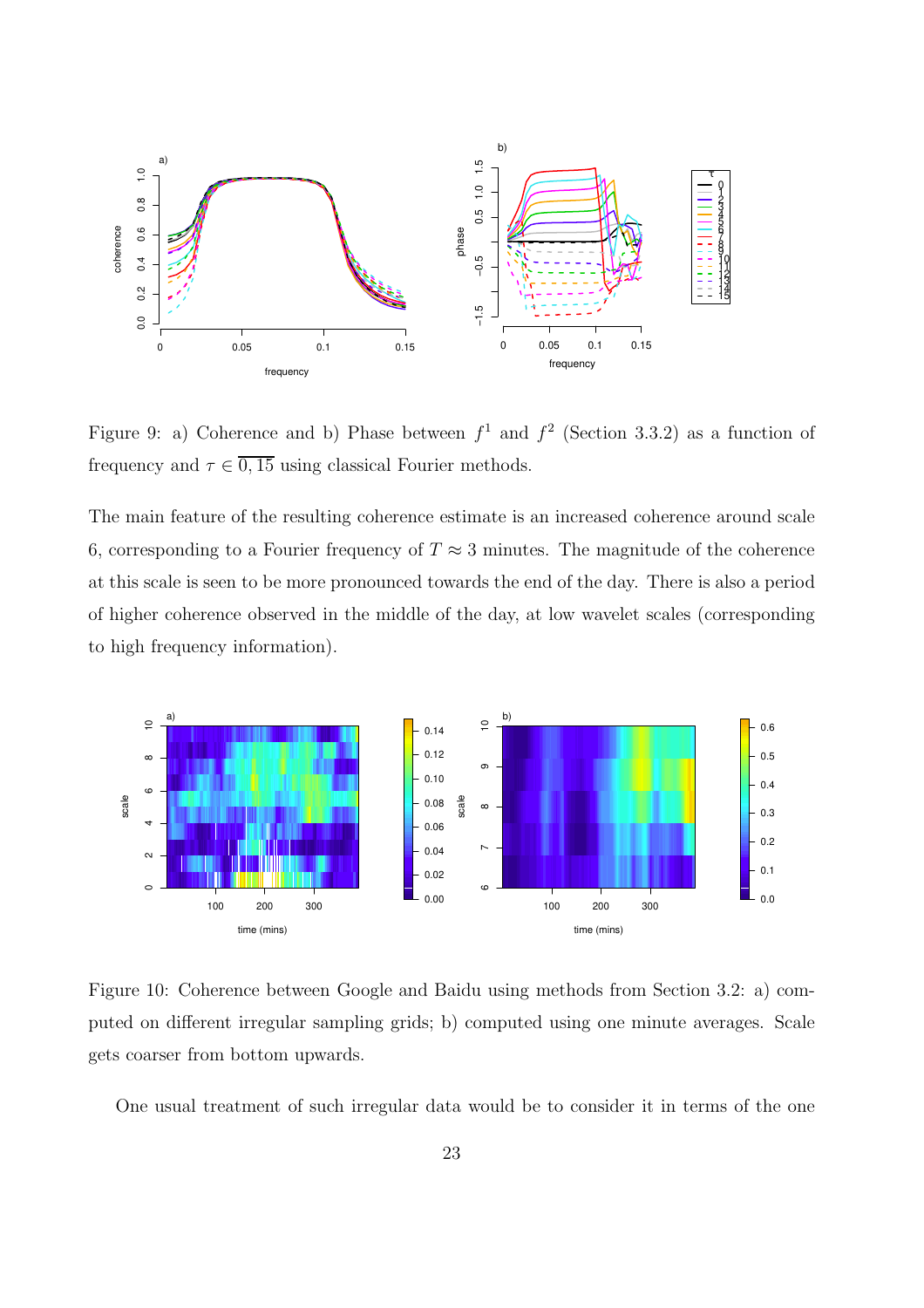minute average returns. The estimated coherence using the aggregated data is shown in Figure 10b), where  $J^* = 10$  artificial scales and  $T^* = 78$  artificial time intervals (each representing a range of 5 minutes) were used. Notice that finer behaviour details are erased, reflecting the coarser sampling rate of the averaged data, and that spurious coherence is unsurprisingly induced by aggregation.

### 4 Real nonparametric regression using complex lifting

As with the traditional wavelet and lifting transforms, our proposed complex nondecimated lifting transform can be used for nonparametric regression problems, including those with nonequispaced sampling design. In a nutshell, the proposed smoothing procedure can be described as (i) perform the complex lifting transform of the original data, (ii) combine the real and imaginary coefficients into a statistic to undergo thresholding/shrinkage and (iii) take the inverse lifting transform to obtain the estimated unknown signal. A detailed description and estimator properties are provided in Appendix B (supplementary material).

We briefly illustrate the application of this technique to the ethanol data example from Brinkman (1981) that has been analyzed extensively, see for instance Kovac and Silverman (2000) and Cleveland et al. (1992). The data consist of 88 measurements of  $NOT$  exhaust emissions from an automobile test engine, together with corresponding engine equivalence ratios, a measure of the richness of the air/ethanol mix (Kovac and Silverman, 2000; Loader, 1999). Because of the nature of the experiment, the observations are not available at equallyspaced design points, and the variability is larger for low equivalence ratios.

We estimate the ratio-dependent (heteroscedastic) variance using a wavelet domain local estimation procedure similar to that of Kovac and Silverman (2000) and Nunes et al. (2006).

Note that our complex adaptive lifting estimate is very similar to the smoothing spline, and both identify changes in slope around 0.7 and 0.9. However, the magnitude and duration of these effects appear to be different between the two estimates. The real-valued adaptive lifting estimate has an overall similar appearance albeit being less smooth and featuring more abrupt changes that are unlikely to be true features of the process. In this example, the true shape of the ethanol curve is of course unknown, however we believe that it is more likely to be smooth. Hence it is pleasing to see that even visually our estimator does a good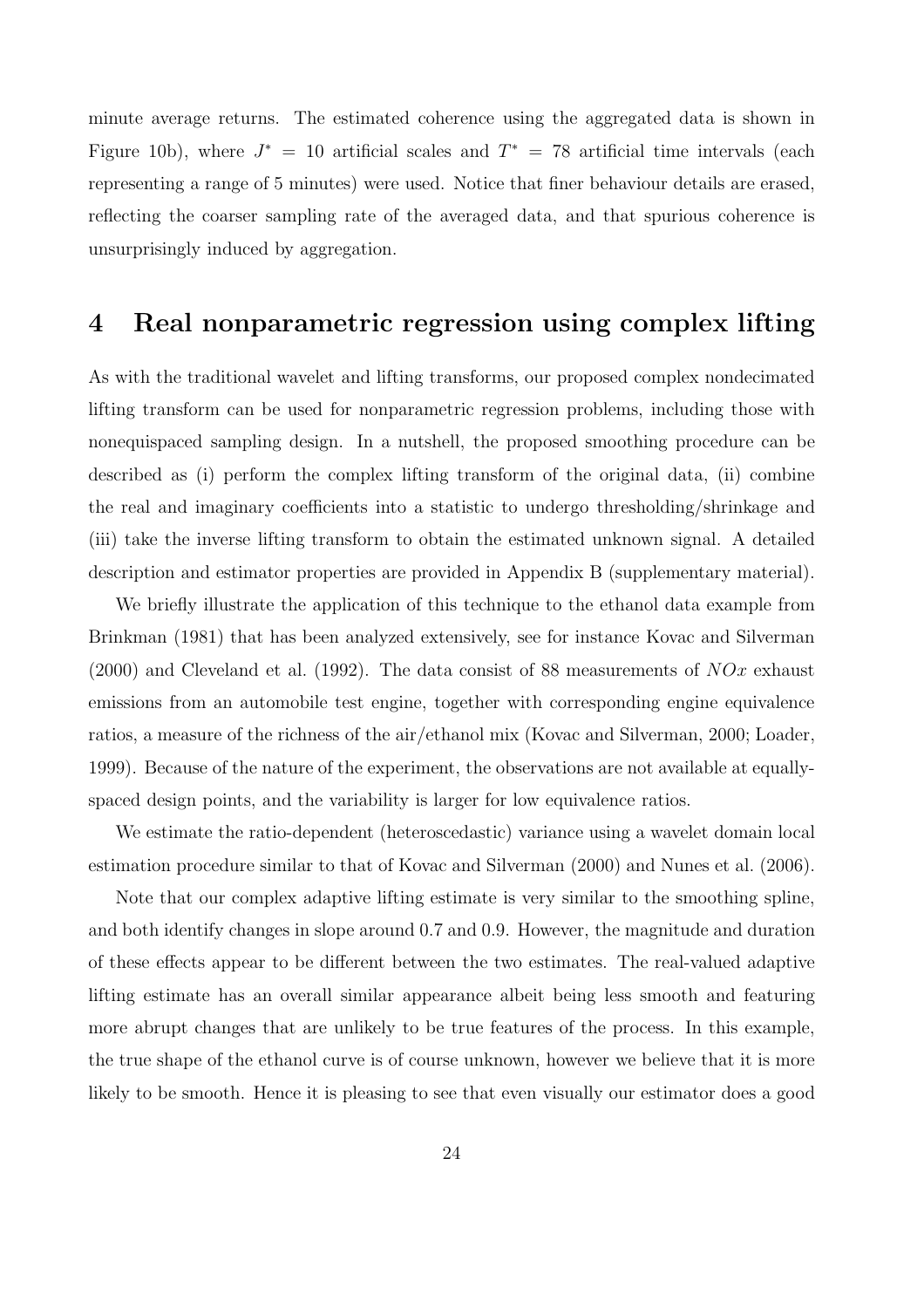

Figure 11: Ethanol data and estimates. Small circles=data; solid line=estimate. Top-left: smoothing spline with cross-validated smoothing parameter; top-right: multiple observation adaptive lifting using R-lift with heteroscedastic variance computation and *EbayesThresh* posterior median thresholding; bottom: C-AP1S with heteroscedastic variance computation and level-dependent soft thresholding.

job in this case.

# Supplementary Materials

The supplementary materials contain additional results and comparisons with other methods. The R packages CNLTreg and CNLTtsa implementing the regression and time series techniques introduced in this article will be released via CRAN in due course.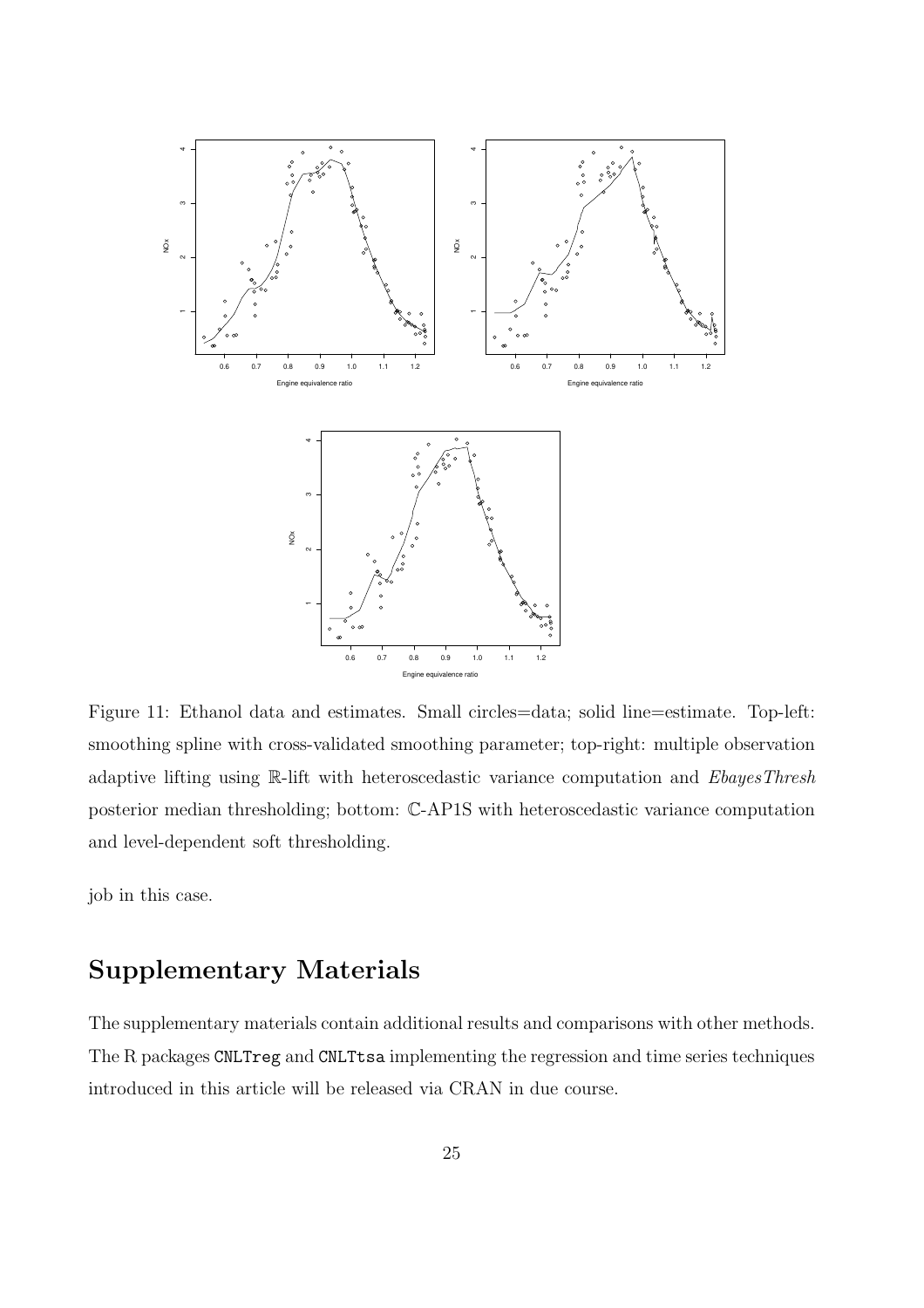# Acknowledgements

The authors would like to thank the two anonymous referees for helpful suggestions which led to a much improved manuscript.

## References

- Abbas, A. and T. D. Tran (2006). Multiplierless design of biorthogonal dual-tree complex wavelet transform using lifting scheme. In IEEE International Conference on Image Processing. 2006, pp. 1605–1608. IEEE.
- Abramovich, F., T. Bailey, and T. Sapatinas (2000). Wavelet analysis and its statistical applications. Journal of the Royal Statistical Society D  $49(1)$ , 1–29.
- Allen, J. (1977). Short-term spectral analysis, and modification by discrete fourier transform. IEEE Transactions on Acoustics Speech and Signal Processing 25 (3), 235–238.
- Barber, S. and G. P. Nason (2004). Real nonparametric regression using complex wavelets. Journal of the Royal Statistical Society B 66 (4), 927–939.
- Bos, R., S. de Waele, and P. M. T. Broersen (2002). Autoregressive spectral estimation by application of the Burg algorithm to irregularly sampled data. IEEE Transactions on Instrumental Measurement 51 (6), 1289–1294.
- Brinkman, N. D. (1981). Ethanol fuel-a single-cylinder engine study of efficiency and exhaust emissions. Technical report, SAE Technical Paper.
- Broerson, P. M. T. (2008). Time series models for spectral analysis of irregular data far beyond the mean data rate. Measurement Science and Technology 19, 1–13.
- Cleveland, W., E. Grosse, and W. Shyu (1992). Local regression models. In Statistical Models in S. Chambers, J.M. and Hastie, T.J. (eds).
- Engle, R. F. (2000). The econometrics of ultra-high-frequency data. *Econometrica*  $68(1)$ , 1–22.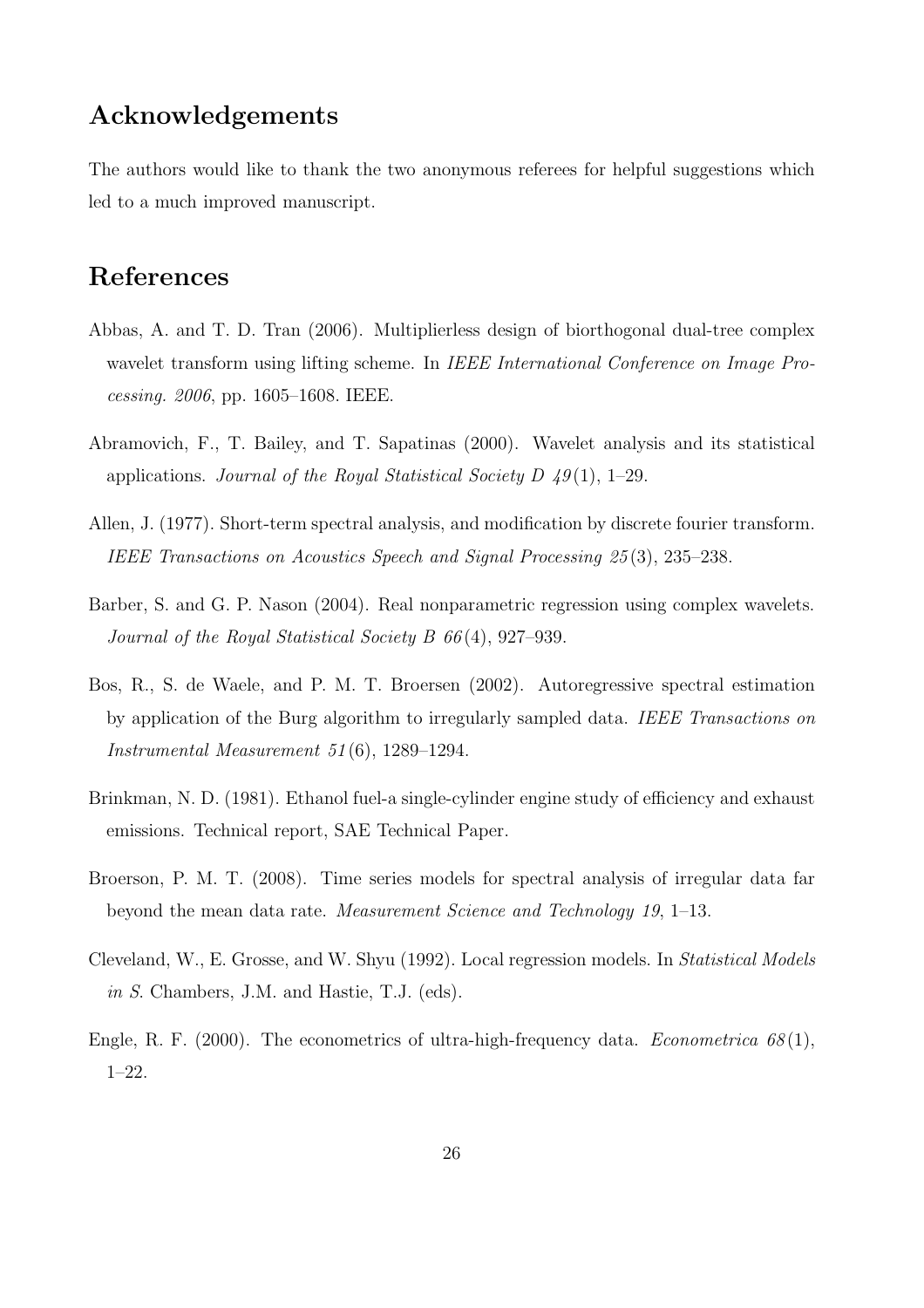- Erdogan, E., S. Ma, A. Beygelzimer, and I. Rish (2004). Statistical models for unequally spaced time series. In Proceedings of the 5th SIAM International Conference on Data Mining. SIAM.
- Fernandes, F. C. A., I. W. Selesnick, R. L. C. van Spaendonck, and C. S. Burrus (2003). Complex wavelet transforms with allpass filters. Signal Processing 83 (8), 1689–1706.
- Foster, G. (1996). Wavelets for period analysis of unevenly sampled time series. The Astronomical Journal 112(4), 1709–1729.
- Frick, P., A. Grossman, and P. Tchamitchian (1998). Wavelet analysis for signals with gaps. Journal of Mathematical Physics 39, 4091–4107.
- Gençay, R., M. Dacorogna, U. A. Muller, O. Pictet, and R. Olsen (2001). An Introduction to High-Frequency Finance. Academic press.
- Hall, P. and P. Patil (1996). On the choice of smoothing parameter, threshold and truncation in nonparametric regression by non-linear wavelet methods. Journal of the Royal Statistical Society B, 361–377.
- Jacobsen, E. and R. Lyons (2003). The sliding DFT. IEEE Signal Processing Magazine 20(2), 74–80.
- Jansen, M., G. Nason, and B. Silverman (2001). Scattered data smoothing by empirical bayesian shrinkage of second generation wavelet coefficients. In M. Unser and A. Aldroubi (Eds.), Wavelet Applications in Signal and Image Processing IX, Volume 4478, pp. 87–97. SPIE.
- Jansen, M., G. P. Nason, and B. W. Silverman (2009). Multiscale methods for data on graphs and irregular multidimensional situations. Journal Of The Royal Statistical Society Series  $B \, 71(1), 97-125.$
- Jansen, M. H. and P. J. Oonincx (2005). Second Generation Wavelets and Applications. Springer Science & Business Media.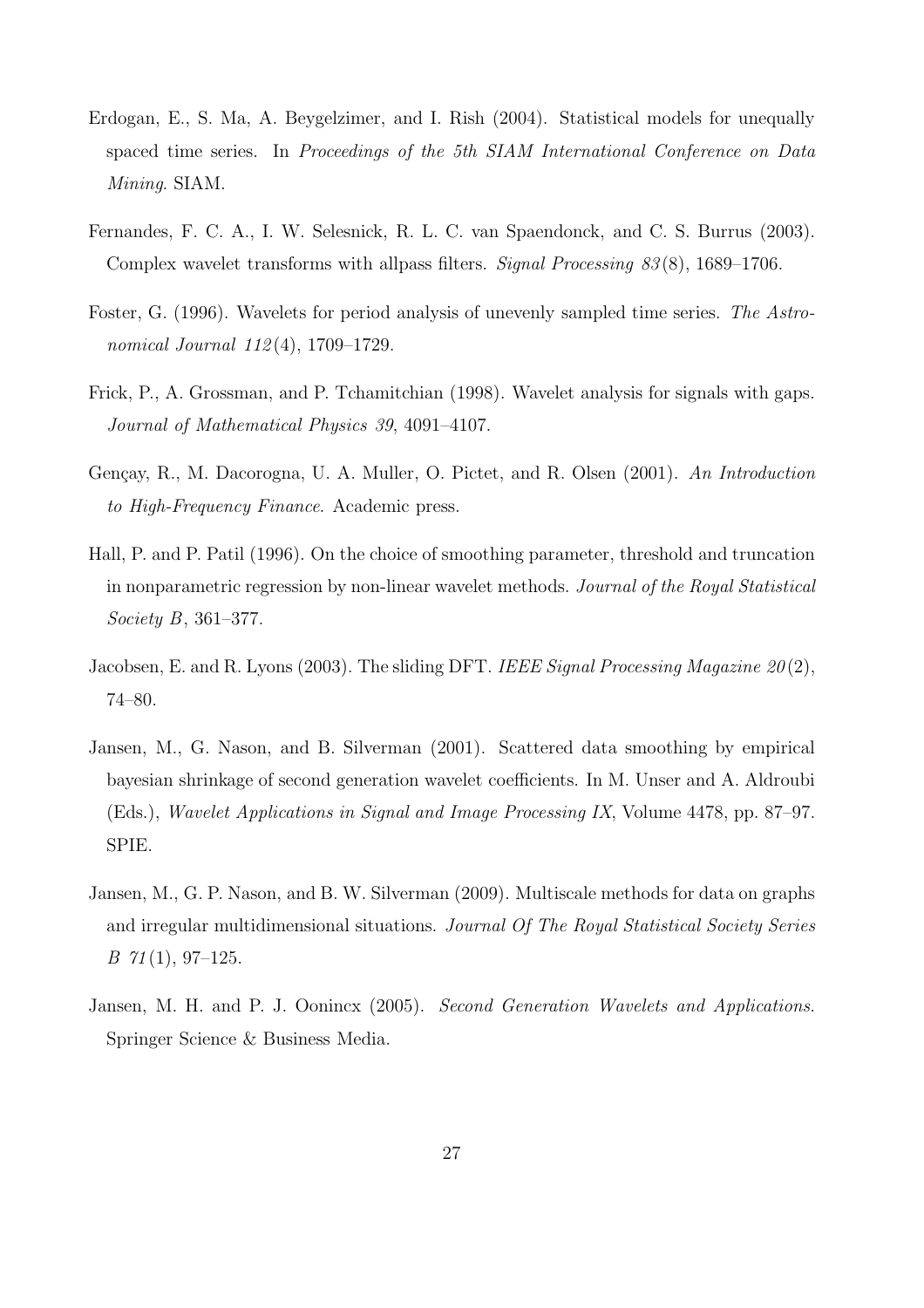- Kingsbury, N. (1999). Image processing with complex wavelets. Philosophical Transactions of the Royal Society of London A: Mathematical, Physical and Engineering Sciences  $357(1760)$ ,  $2543-2560$ .
- Kingsbury, N. (2001). Complex wavelets for shift invariant analysis and filtering of signals. Applied and Computational Harmonic Analysis  $10(3)$ , 234–253.
- Knight, M. I. and G. P. Nason (2009). A 'nondecimated' lifting transform. Statistics and Computing  $19, 1-16$ .
- Knight, M. I. and M. A. Nunes (2012). nlt: a nondecimated lifting scheme algorithm. R package version 2.1-3.
- Knight, M. I., M. A. Nunes, and G. P. Nason (2012). Spectral estimation for locally stationary time series with missing observations. Statistics and Computing 22 (4), 877–895.
- Kovac, A. and B. W. Silverman (2000). Extending the scope of wavelet regression methods by coefficient-dependent thresholding. Journal of the American Statistical Association  $95(449)$ , 172-183.
- Lina, J.-M. and M. Mayrand (1995). Complex Daubechies wavelets. Applied and Computational Harmonic Analysis 2 (3), 219–229.
- Loader, C. (1999). Local Regression and Likelihood. Springer: New York.
- Lomb, N. (1976). Least-squares frequency analysis of unequally spaced data. Astrophysics and Space Science 39 (2), 447–462.
- Lütkepohl, H. (2005). New introduction to multiple time series analysis. Springer Science & Business Media.
- Magarey, J. and N. Kingsbury (1998). Motion estimation using a complex-valued wavelet transform. IEEE Transactions on Signal Processing 46 (4), 1069–1084.
- Nason, G. and B. Silverman (1995). The stationary wavelet transform and some applications. In A. Antoniadis and G. Oppeheim (Eds.), *Wavelets and Statistics*, Volume 103 of *Lecture* Notes in Statistics, pp. 281–300. New York: Springer-Verlag.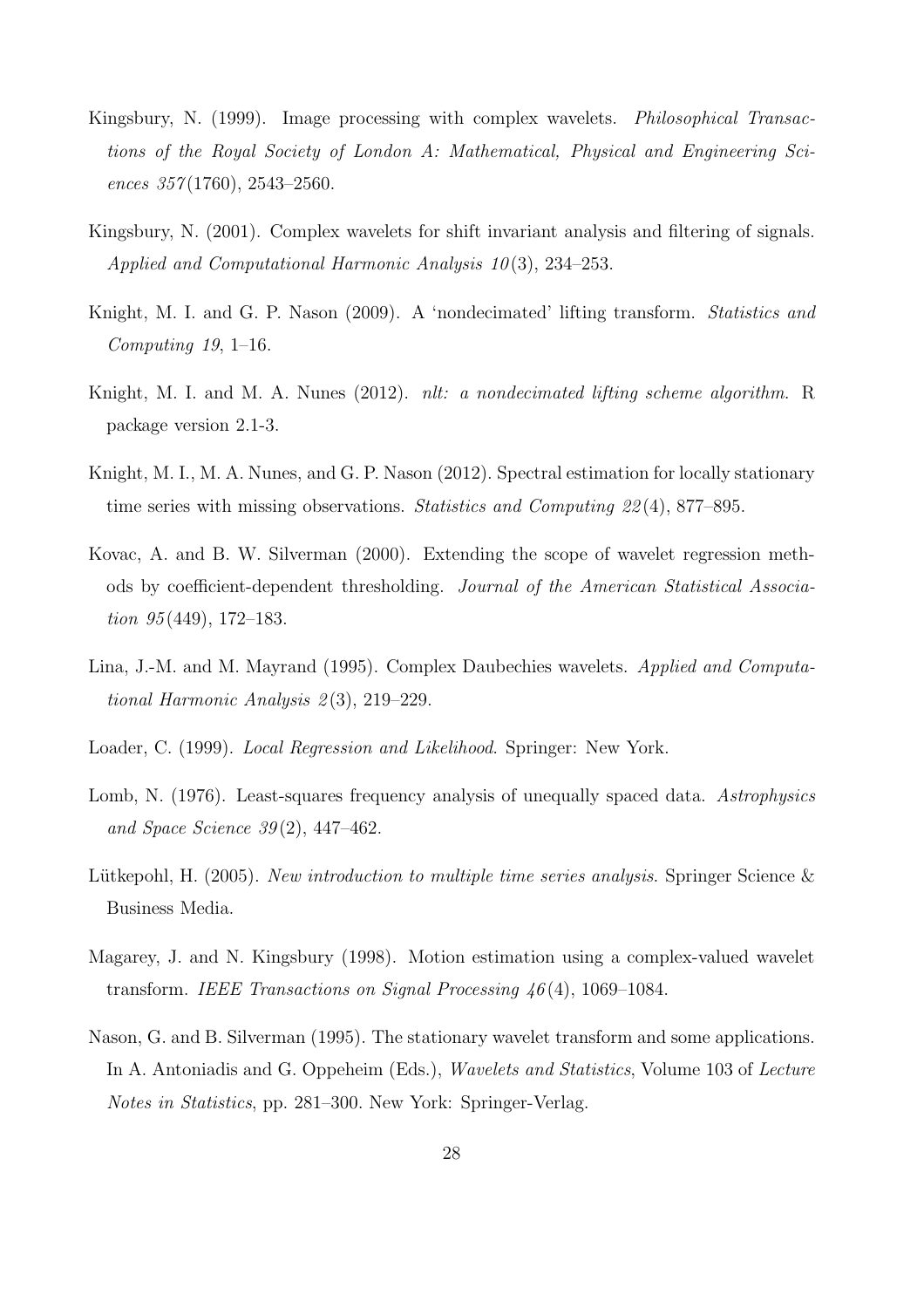Nason, G. P. (2008). Wavelet Methods in Statistics with R. Springer.

- Nason, G. P., R. von Sachs, and G. Kroisandt (2000). Wavelet processes and adaptive estimation of the evolutionary wavelet spectrum. Journal of the Royal Statistical Society B 62 (2), 271–292.
- Nunes, M. A. and M. I. Knight (2012). adlift: an adaptive lifting scheme algorithm.
- Nunes, M. A., M. I. Knight, and G. P. Nason (2006). Adaptive lifting for nonparametric regression. Statistics and Computing 16 (2), 143–159.
- Ombao, H., J. Raz, R. von Sachs, and W. Guo (2002). The SLEX model of a non-stationary random process. Annals of the Institute of Statistical Mathematics  $54(1)$ , 171–200.
- Park, T., I. A. Eckley, and H. C. Ombao (2014). Estimating time-evolving partial coherence between signals via multivariate locally stationary wavelet processes. IEEE Transactions on Signal Processing 62, 5240–5250.
- Percival, D. B. and A. T. Walden (2006). Wavelet Methods for Time Series Analysis, Volume 4. Cambridge University Press.
- Portilla, J. and E. P. Simoncelli (2000). A parametric texture model based on joint statistics of complex wavelet coefficients. International Journal of Computer Vision  $40(1)$ , 49–70.
- Priestley, M. B. (1983). Spectral Analysis and Time Series. Volumes I and II in 1 book. Academic Press.
- R Core Team (2013). R: A Language and Environment for Statistical Computing. Vienna, Austria: R Foundation for Statistical Computing.
- Rehfeld, K., N. Marwan, J. Heitzig, and J. Kurths (2011). Comparison of correlation analysis techniques for irregularly sampled time series. Nonlinear Processes in Geophysics 18 (3), 389–404.
- Reinsel, G. C. (2003). Elements of multivariate time series analysis. Springer Science & Business Media.